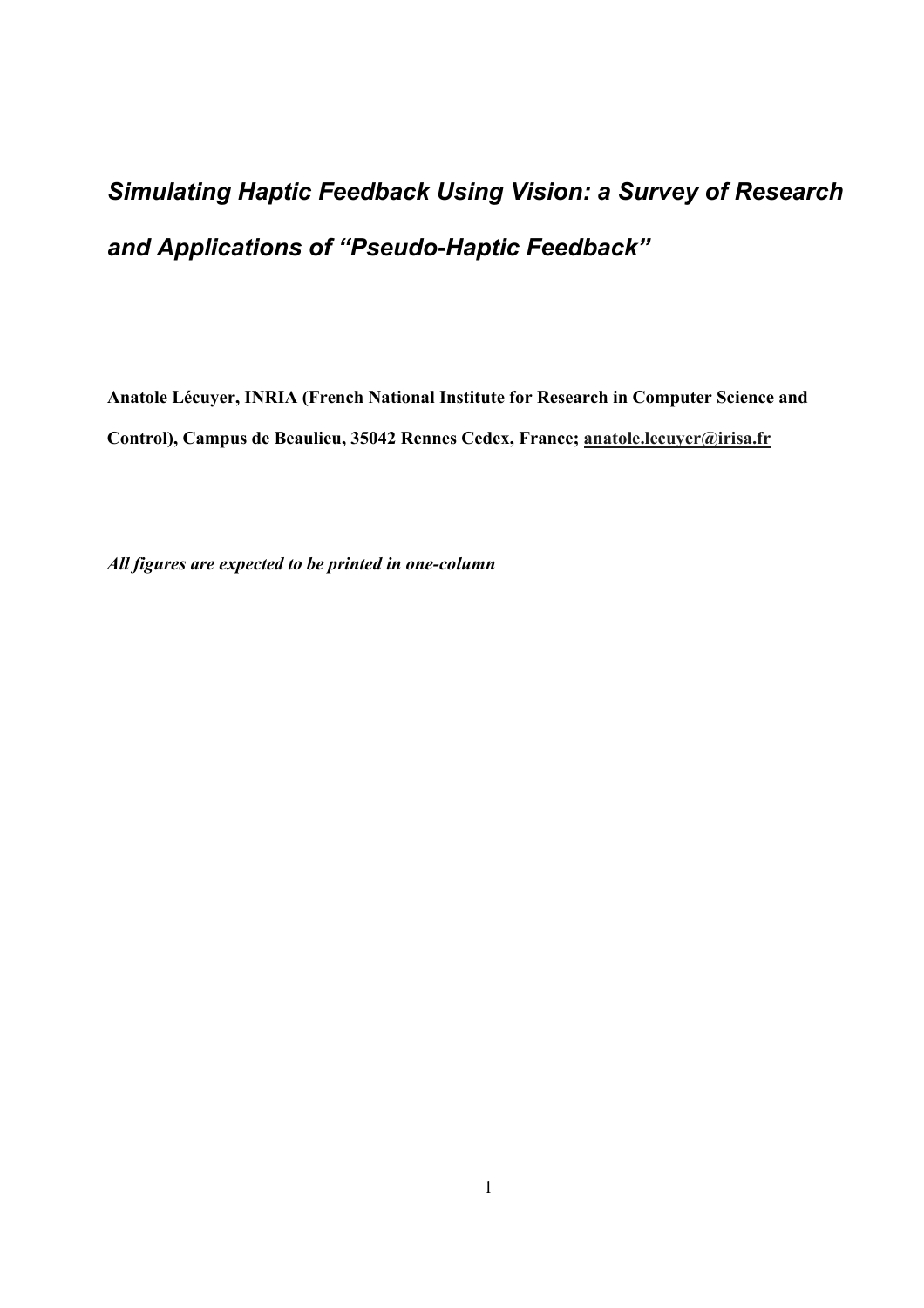## ABSTRACT

This paper presents a survey of the main results obtained in the field of "pseudo-haptic feedback": a technique meant to simulate haptic sensations in virtual environments using visual feedback and properties of human visuo-haptic perception. Pseudo-haptic feedback uses vision to distort haptic perception and verges on haptic illusions. Pseudo-haptic feedback has been used to simulate various haptic properties such as the stiffness of a virtual spring, the texture of an image, or the mass of a virtual object. This paper describes the several experiments in which these haptic properties were simulated. It assesses the definition and the properties of pseudo-haptic feedback. It also describes several virtual reality applications in which pseudo-haptic feedback has been successfully implemented, such as a virtual environment for vocational training of milling machine operations, or a medical simulator for training in regional anesthesia procedures.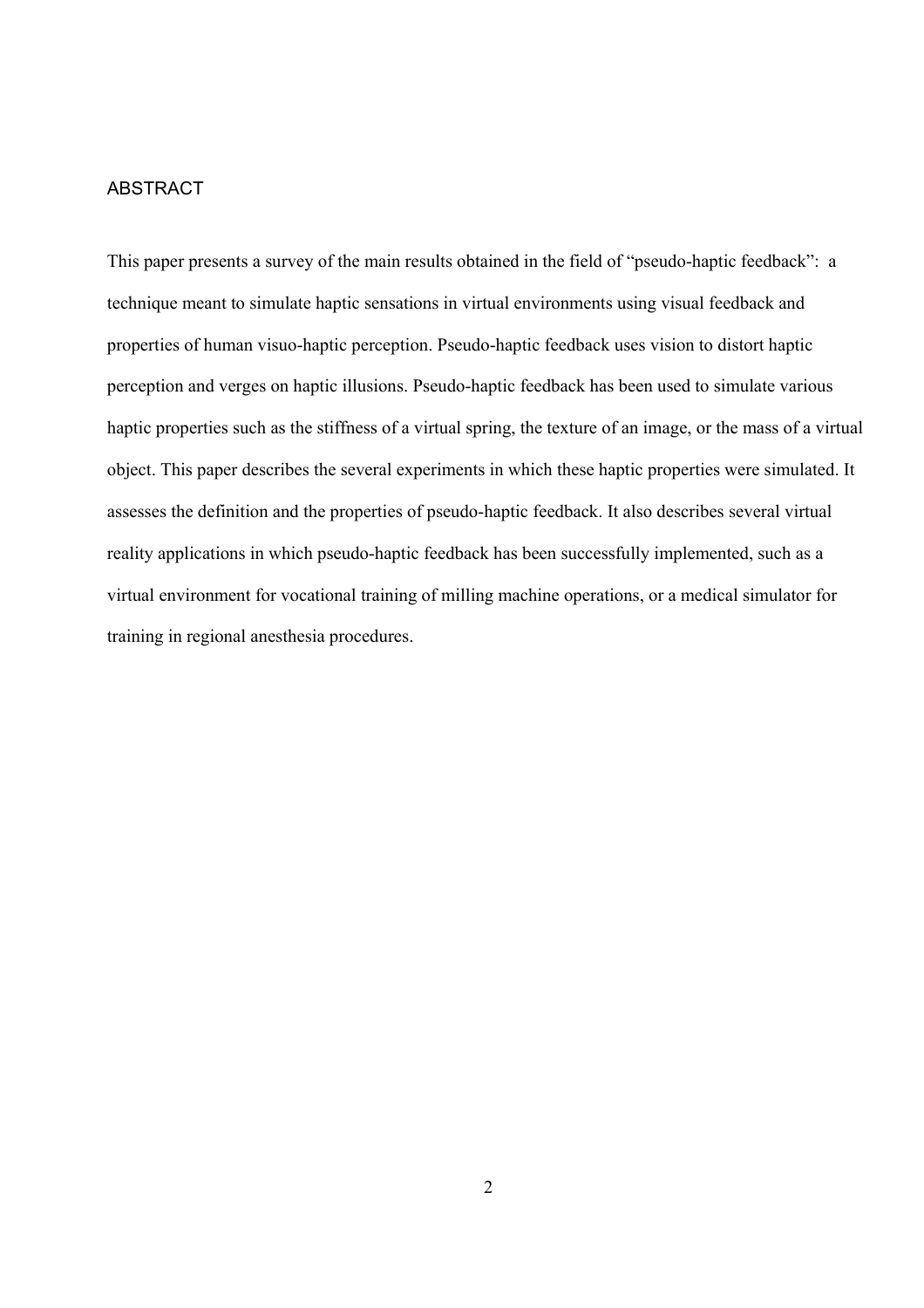#### 1. INTRODUCTION

Pseudo-haptic feedback is a technique for simulating haptic sensations in a novel way, capitalizing on the properties of human perception. Pseudo-haptic feedback uses visual feedback and verges on sensory illusion.

For example, let us assume that a user manipulates an object in a virtual environment and makes it move through a narrow passage. The objective is to simulate the haptic sensation of friction that occurs as the user inserts the object into the virtual passage. We assume that the user moves the virtual object using an isometric input device such as the Spaceball<sup>1</sup>. The motion of the virtual object is controlled by the force exerted by the user on the Spaceball. Let us assume that when the virtual object enters the narrow passage the velocity of the visual object is artificially reduced. In response to this visual deceleration, the user can increase the force exerted on the interface to make the object move through the passage. The combination of the manipulated object's deceleration and the increase in force exerted on the interface to make the object move through the passage gives the user an impression of resistance and friction, despite the fact he/she is not using a haptic interface. This type of perceived effect, which in this example creates the impression of friction, has been named *"Pseudo-haptic feedback"* (Lécuyer, Coquillart, Kheddar, Richard, & Coiffet, 2000). In a way, the user generates and controls the force feedback himself/herself by increasing or decreasing the pressure on the static device.

Pseudo-haptic feedback has been the focus of many experiments that have simulated various haptic properties such as friction, stiffness, or texture of virtual objects. In this paper, we will begin by

<sup>&</sup>lt;sup>1</sup> A Spaceball is an *isometric* input interface. Zhai (Zhai, 1995) classified the input devices into two categories: *isometric* devices which are static, offer resistance and stay put while you exert force on them; and *isotonic* devices which offer no significant resistance and are used to track users as they move around. A Spaceball features force sensors that measure compression or torsion efforts applied to it. These forces can then be used to move 3D objects in virtual reality simulations. Today, these interfaces are widely used in the world of CAD: Computer Aided Design.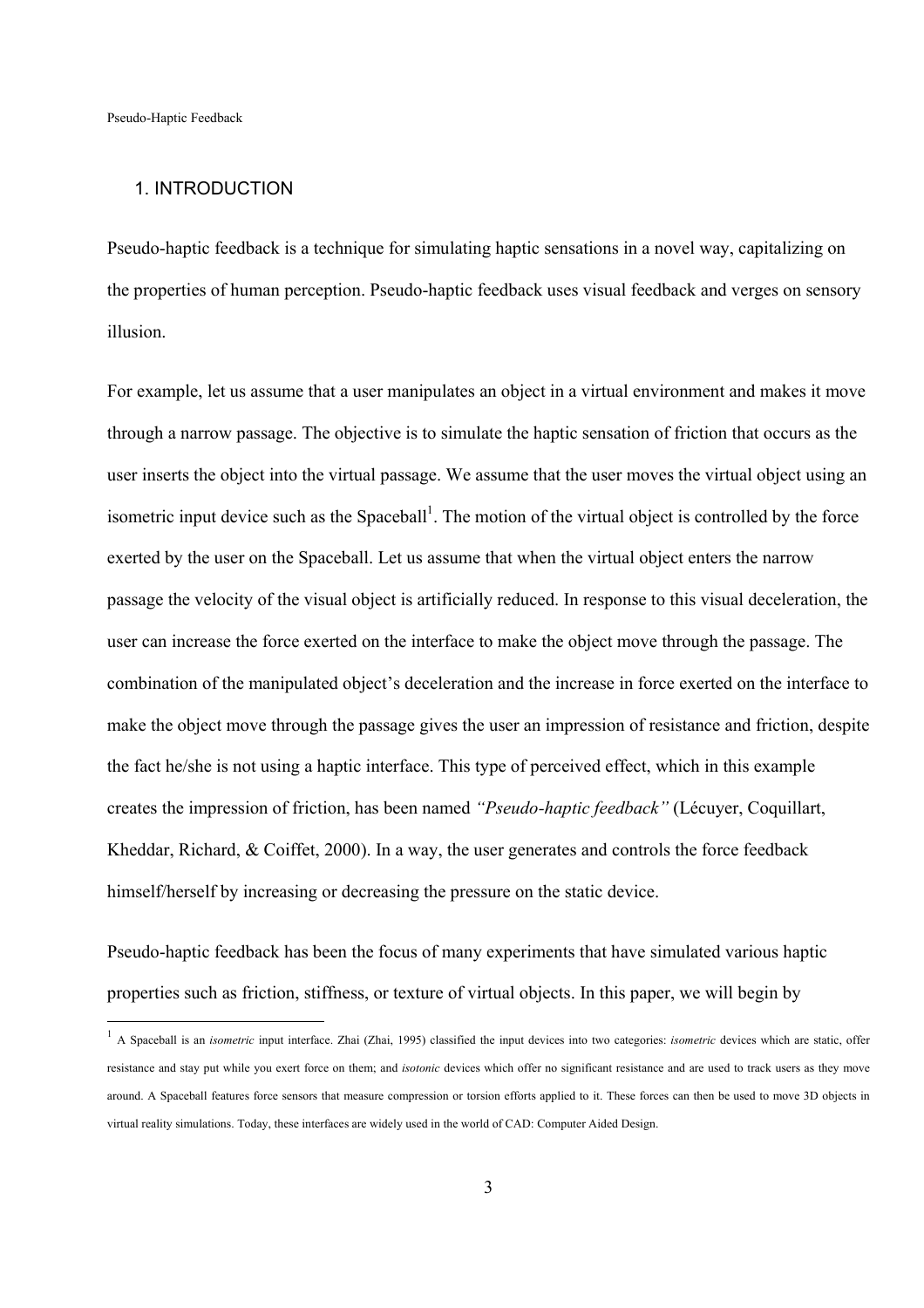introducing related work in the field of visuo-haptic integration and haptic illusions. Then we will give the founding ideas of the concept of pseudo-haptic feedback. We will then review the several haptic properties that have been simulated to date using pseudo-haptic feedback. Next, we will assess the potential applications of pseudo-haptic feedback in virtual reality. Finally, we will draw lessons from past experiences in implementing and evaluating pseudo-haptic systems.

#### 2. VISUO-HAPTIC INTEGRATION AND HAPTIC ILLUSIONS

The endeavor to understand the mechanisms behind visuo-haptic integration has formed the subject of on-going debates for over a century and are still very much unresolved. To date, several models for multimodal perception and visuo-haptic integration have been put forward (Cornilleau-Pérès & Droulez, 1993) (Ernst & Banks, 2002) (Ghahramani, Wolpert, & Jordan, 1997) (Guest & Spence, 2003). As an example, Ernst and Banks proposed a statistical model for visuo-haptic integration, which was backed up by psychophysical experiments (Ernst & Banks, 2002). This model stipulates that the weight attributed to visual and haptic information is related to the independent performance of each of the two sensory channels (unimodal performance). The experiment conducted by Ernst and Banks to validate their model involved estimating a spatial parameter: the length of a side of a cube. By reducing the sharpness of the cube's visual contour (i.e. by adding noise to the cube's visual feedback), they observed that the weight attributed to vision by the perceptive system was reduced in proportion to the degradation in visual performance. In this way, the researchers demonstrated that the greater the efficiency of a sense in measuring a property, the more the perceptive system will make use of that sense when perceiving that property.

To study the weight attributed to visual and haptic information by human perception, researchers tend to use tasks that create sensory conflicts. A sensory conflict implies that the haptic information simulated in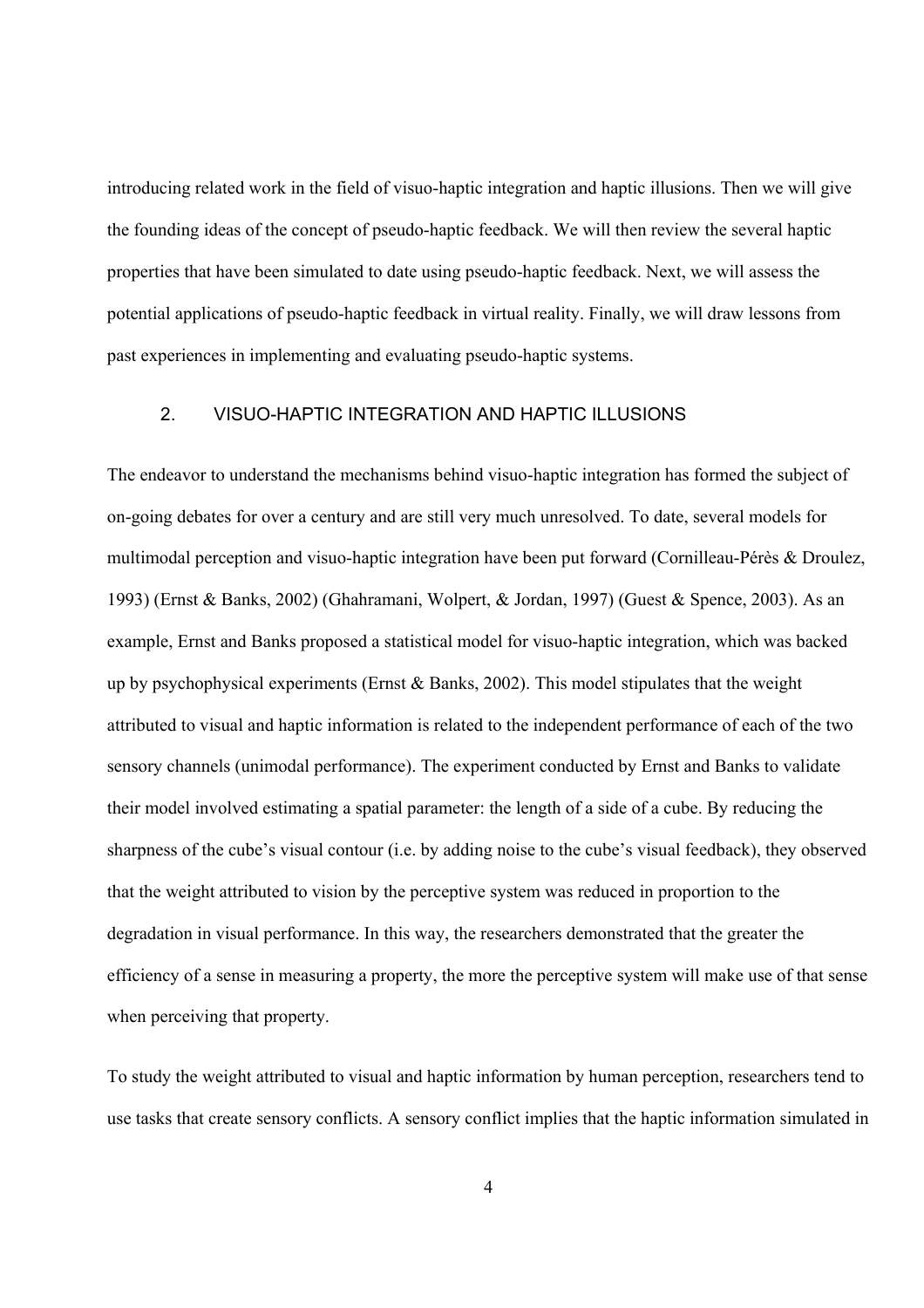the experiment differs slightly from the visual information (Hatwell, Streri, & Gentaz, 2003). By forcing the subject to respond, we can estimate the weight attributed to the two sensory modalities by human perception when evaluating the given property. In 1964, Rock and Victor came up with a pioneering sensory conflict approach to investigate the phenomenon (Rock & Victor, 1964). In their experiment, they asked subjects to touch a cube while viewing it through a lens that distorted its shape. When asked to describe the cube's shape, the participant systematically chose a rectangular shape that corresponded exactly to the visual shape. This demonstrated not only visual "dominance", but also complete "visual capture": the response and estimation were entirely based on vision. Since this pilot experiment, many studies have contrasted the phenomenon of visual dominance. These studies demonstrate, most notably, that when spatial interaction tasks are concerned, visuo-haptic coupling is indeed characterized by strong visual dominance (Hatwell et al., 2003). However, when perceiving textures and material properties, weighting and sensory compromise tend to favor the sense of touch (Hatwell et al., 2003).

Additionally, Ernst and Bank's model (Ernst & Banks, 2002) may explain the behavioral results observed during sensory conflict tasks referenced in the bibliography. According to this model, when the sensory conflict concerns a spatial property, the Central Nervous System (CNS) will select the visual modality, as the visual sense processes this property with greater precision than the haptic sense. However, when the sensory conflict concerns textures, the CNS will select the haptic modality, as it offers greater precision (greater unimodal performance) than the visual modality when estimating material properties (Hatwell et al., 2003).

According to some researchers, the concept of sensory coherence is dominant when perceiving and representing the environment. Cornilleau-Pérès and Droulez have come up with a multisensory fusion model for 3D sensorimotor interaction that approaches the issue in terms of sensory coherence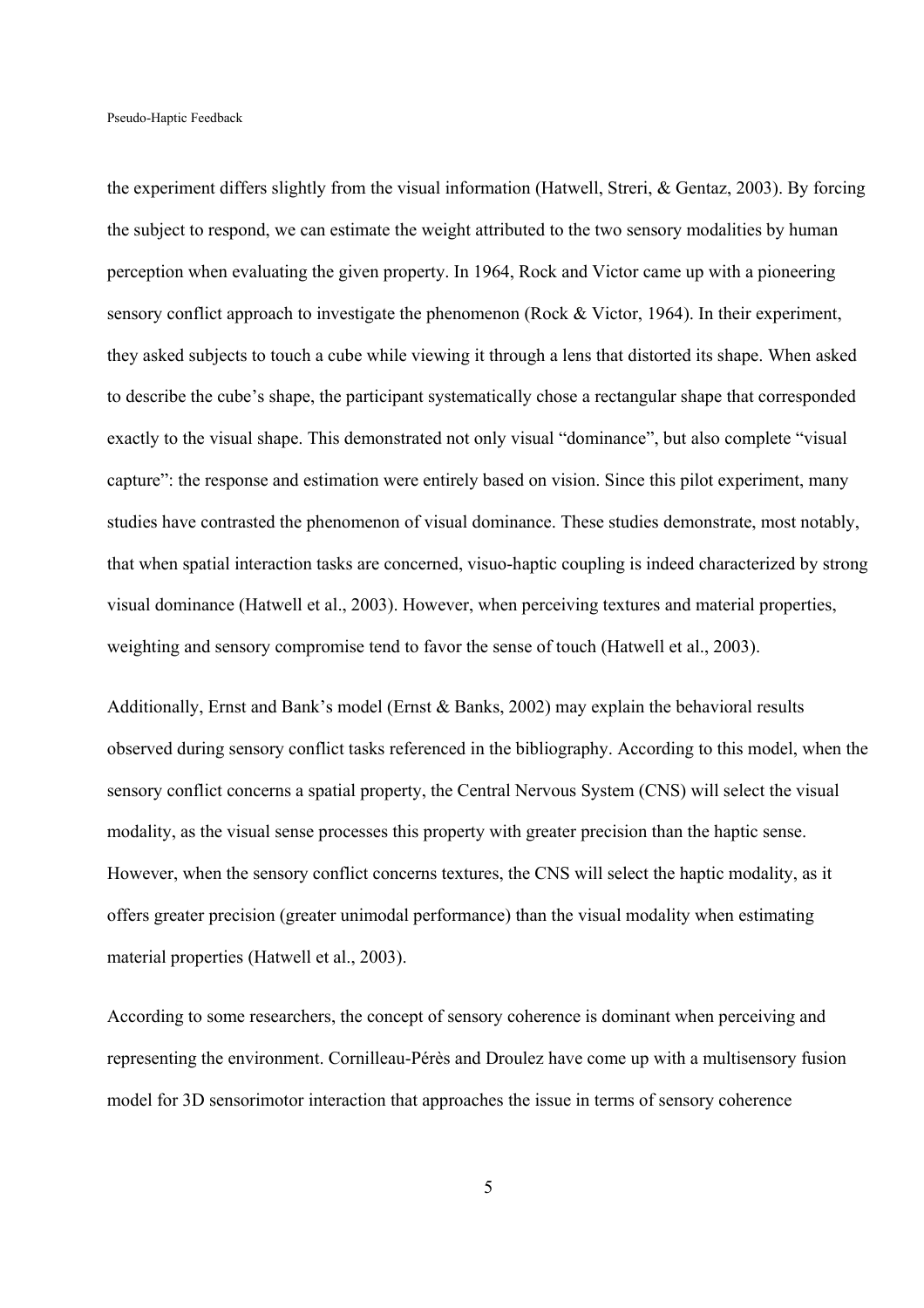(Cornilleau-Pérès & Droulez, 1993). They theorized that sensory signals are not processed by the CNS as a series of measurements, but rather as a series of constraints on mental estimations. Thus, sensory signals are not used to directly estimate the relevant variables, but rather to estimate the difference between mental estimations and the relevant variables. Under these conditions, Berthoz suggested that sensory illusion should not be considered as an error or wrong solution, but rather as the "*best possible hypothesis"* (Berthoz, 1998).

Illusions are generally considered to be errors of the senses. However, in reality, they are errors committed by the brain rather than by the senses (Goldstein, 1999). The brain is mistaken when interpreting the signals transmitted by the sensory channels which themselves are actually faithful to the reality of the stimulation. Optical illusions have been studied by scientists for many years (Nino, 1998). Sensory illusions involving the sense of touch, known as haptic illusions, also exist and can be demonstrated by simple experiments (Ellis & Lederman, 1993). For instance, Thaler's haptic illusion can be reproduced very easily. Simply place a coin in a refrigerator for a few minutes. When taken out, this coin appears to be heavier than an identical coin kept at room temperature. The haptic illusion described by Day is based on the principle of Bourdon's optical illusion: a subject will see a slight inflexion in the upper surface of an object which is actually perfectly straight (Day, 1990). On average, subjects of Day's experiment would haptically perceive an angle of deviation of 3.8 degrees, whereas Bourdon's optical illusion produces the visual perception of an angle of 3.5 degrees.

The fact that the same sensory illusion applies to both vision and touch raises questions about the nature of cognitive processes related to illusions. In fact, as Hatwell et al. point out, the presence of an illusion applying to both vision and touch suggests that the illusion is the result of similar processes affecting both modalities, and that such illusions are based on the same rules and representations of properties of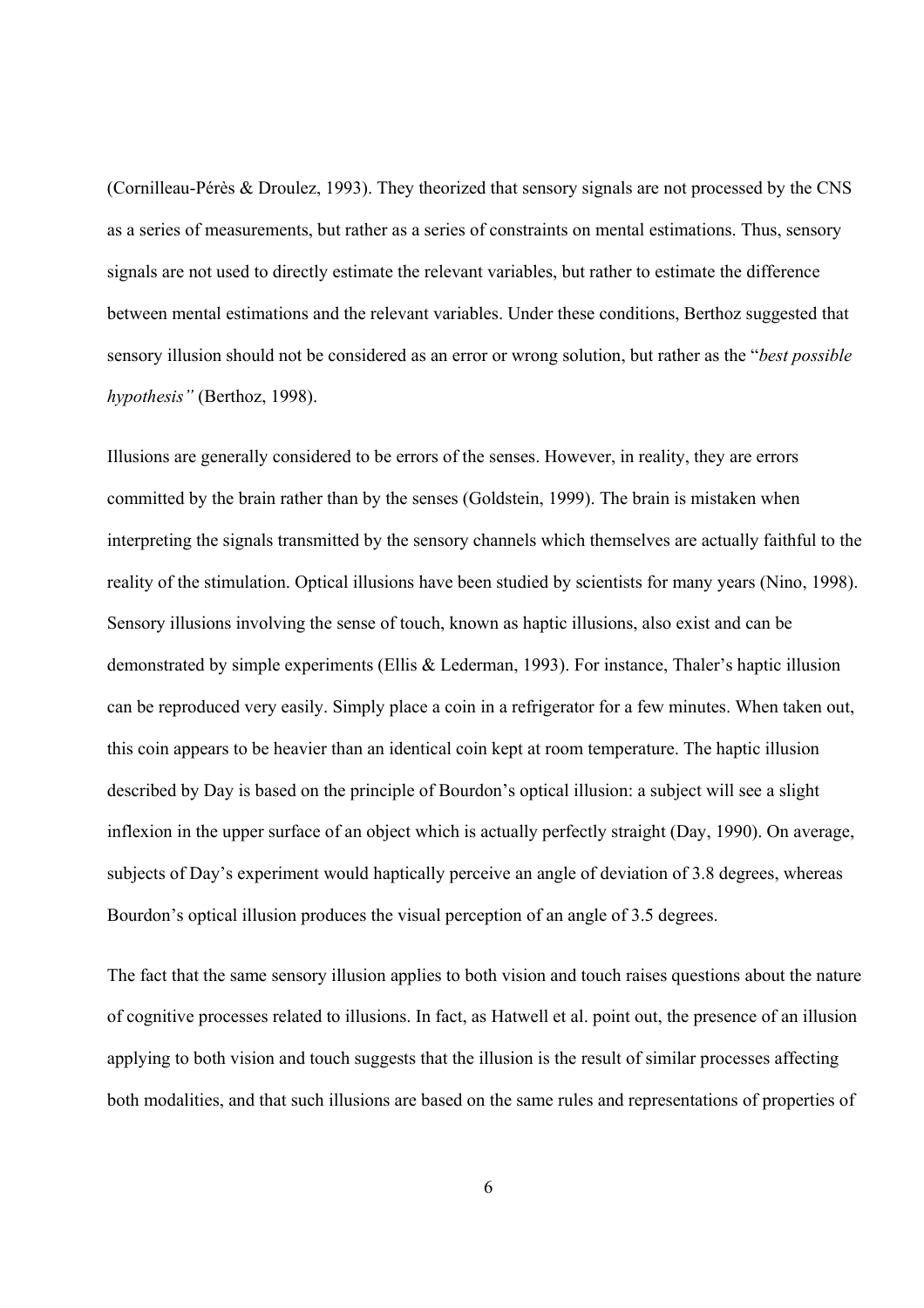the real world (Hatwell et al., 2003). However, Hatwell et al. also note that certain illusions apply exclusively to one particular sense. These illusions are therefore the result of the specific nature of certain processes acting on that one sensory modality. However, various questions pertaining to the nature, generation and underlying properties of sensory illusions remain unanswered.

Vision can also be used to confuse haptic perception and generate haptic illusions. Srinivasan et al. found that vision could mislead a subject during a compliance discrimination task between two springs (Srinivasan, Beauregard, & Brock, 1996). The displacement of the springs was visually observed on a computer screen, while springs were compressed manually by means of a mechanical apparatus. The researchers observed that a contradictory visual feedback of the spring's displacement could alter the haptic perception of stiffness, and thus the result of the discrimination task. Biocca et al. reviewed visual-to-haptic intersensory biases and cross-modal interactions (Biocca, Kim, & Choi, 2001). They proposed an experiment to explore vision-touch synesthesia<sup>2</sup> in a virtual environment. In their experiment, participants manipulated the visual analog of a physical force and reported haptic sensations of physical resistance, even though the VR setup did not include a haptic display. They showed that this cross-modal illusion was correlated with and dependent upon the sensation of spatial and sensory presence. Thus, they concluded that presence may derive from the process of multimodal integration and, therefore, may be associated with other illusions, such as cross-modal transfers, that result from the process of creating a coherent mental model of the space. They also suggested that "these perceptual phenomena could be used to improve user experiences with multimodal interfaces by supporting limited

<sup>2</sup> Biocca et al. defined *synesthesia* in their VR set-up as "*a perceptual illusion in which stimulation to a sensory modality connected to the interface (such as the visual modality) is accompanied by perceived stimulation to an unconnected sensory modality that receives no apparent stimulation from the virtual environment (such as the haptic modality)*" (Biocca et al., 2001).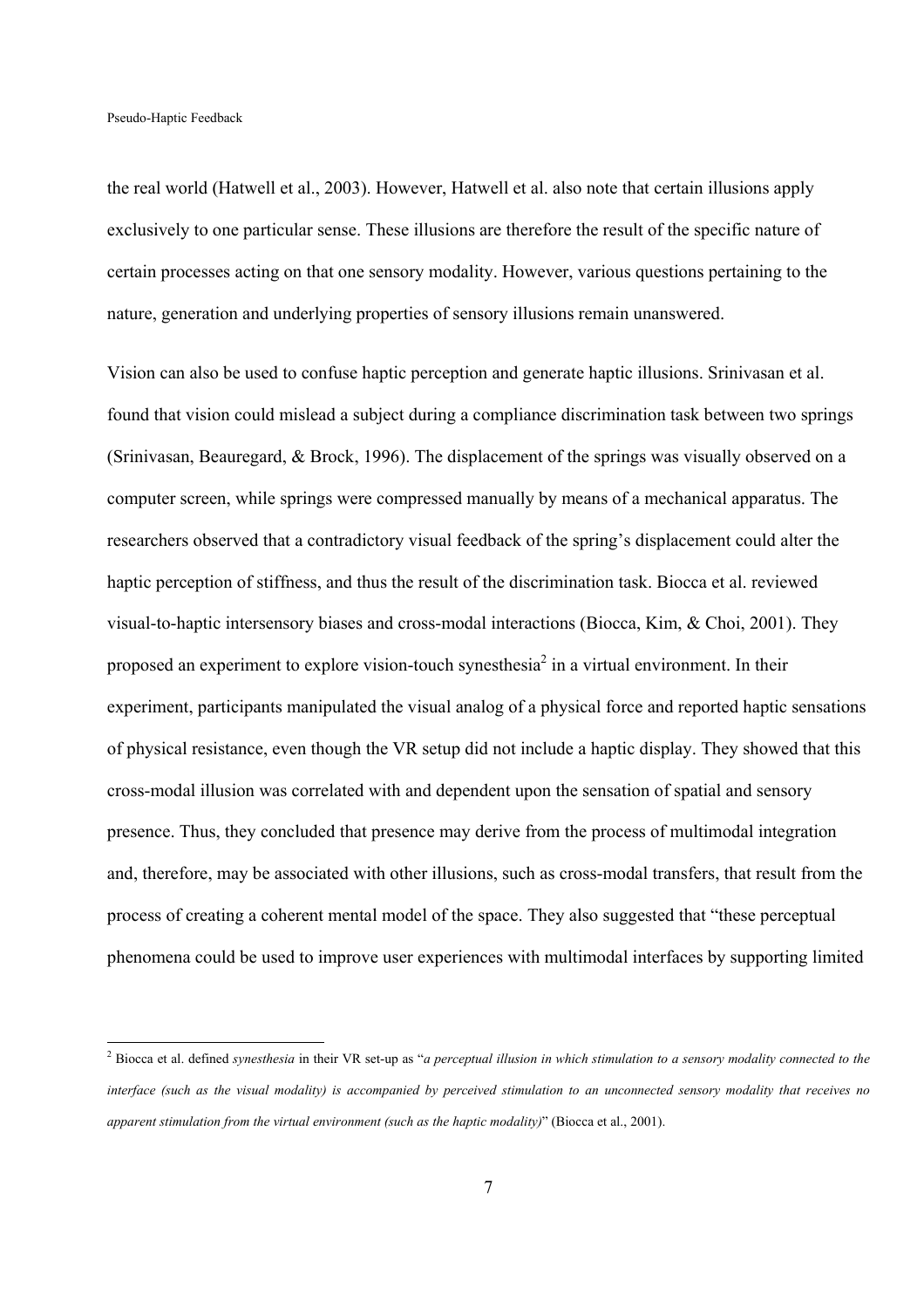sensory displays (such as haptic displays) with appropriate synesthetic stimulation to other sensory modalities".

## 3. CONCEPT OF PSEUDO-HAPTIC FEEDBACK

The objective of pseudo-haptic feedback is to simulate haptic sensations, such as stiffness or friction, without necessarily using a haptic interface. This also means dispensing with passive manipulation devices like tangible devices or "props<sup>3</sup>" (Hinckley, Pausch, Goble, & Kassell, 1994) and abstaining from "sensory substitution" (Bach-y-Rita, Webster, Thompkins, & Crabb, 1987), which transposes haptic information in a very radical way. Therefore, pseudo-haptic feedback aims at providing a simulation of haptic sensations without using traditional techniques. The method used to achieve this falls within the realm of human perception and borders on sensory illusion. To simulate haptic sensations, pseudo-haptic feedback relies on visual feedback<sup>4</sup>. Pseudo-haptic feedback combines visual feedback in a synchronized way with the user's motion or sensory-motor action during simulation. In light of current understanding in the field of pseudo-haptic feedback based on visual feedback, we can formulate the following concept for pseudo-haptic feedback: pseudo-haptic feedback corresponds to the perception of a haptic property that differs from the physical environment, by combining visual and haptic information and proposing a new coherent representation of the environment.

The principle of pseudo-haptic feedback consists of combining visual feedback with the subject's actions in the virtual environment in novel way. The user is stimulated by an incoherent set of real-time visual

<sup>&</sup>lt;sup>3</sup> Hinckley et al. have proposed the notion of "*passive interface prop*" for the design of 3D user-interfaces (Hinckley et al., 1994). This represents a "*physical manipulation of familiar real-world objects in the user's real environment*".

<sup>&</sup>lt;sup>4</sup> In the remainder of this paper we will concentrate on the "visual to haptic" case as no paper has yet been published on pseudo-haptic feedback involving senses other than vision, such as the auditory sense.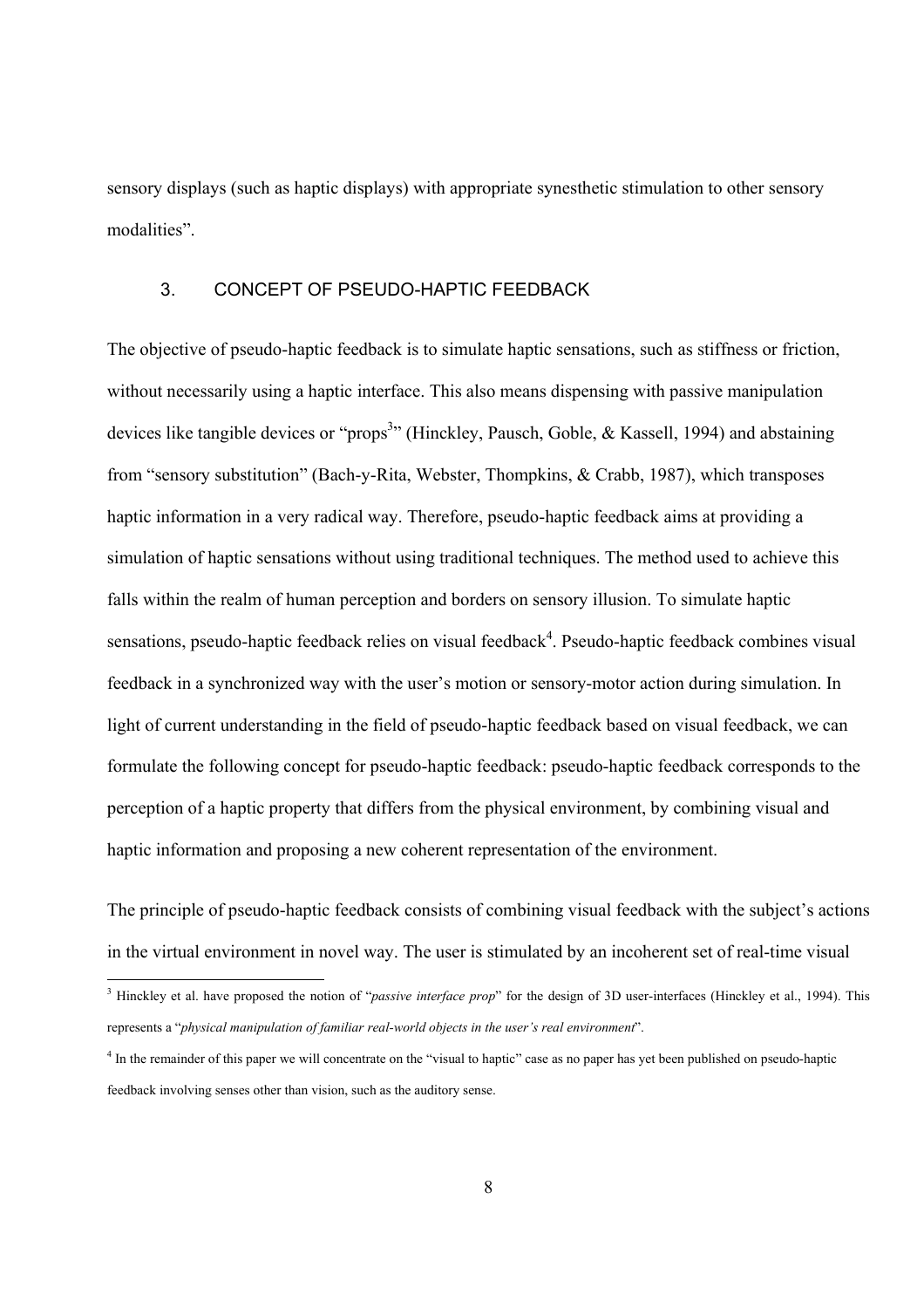and haptic stimuli. Pseudo-haptic feedback should enable the subject to regain a sense of coherence in his or her interaction with the virtual world. Pseudo-haptic feedback should correspond to the subject's reinterpretation of these stimuli and to the optimal visuo-haptic perception of a world which must remain (or must become) coherent for the subject.

We can therefore state the following four key assertions concerning pseudo-haptic feedback. First, pseudo-haptic feedback implies one or more sensory conflicts between visual and haptic information. Second, pseudo-haptic feedback probably relies on the sensory dominance of vision over touch when perceiving spatial properties (distance, position, size, displacement amplitude, etc.). Third, pseudo-haptic feedback may correspond to a new and coherent representation of the environment resulting from a combination of haptic and visual information. Fourth, pseudo-haptic feedback may create haptic illusions, i.e., here, the perception of a haptic property different from the one present in the real environment.

To illustrate this concept, the following section focuses on a detailed list of successful examples of pseudo-haptic effects.

## 4. SIMULATING HAPTIC PROPERTIES WITH PSEUDO-HAPTIC FEEDBACK

To illustrate the potential of pseudo-haptic feedback, we will describe, in turn, the different haptic properties that have been simulated to date using pseudo-haptic feedback.

#### 4.1 PSEUDO-HAPTIC SIMULATION OF FRICTION

The first example of pseudo-haptic feedback was developed to simulate friction (Lécuyer, Coquillart, Kheddar, Richard, & Coiffet, 2000). This possibility was qualitatively assessed during a pilot experiment conducted on 18 subjects. The subjects were asked to move a cube horizontally across a simple virtual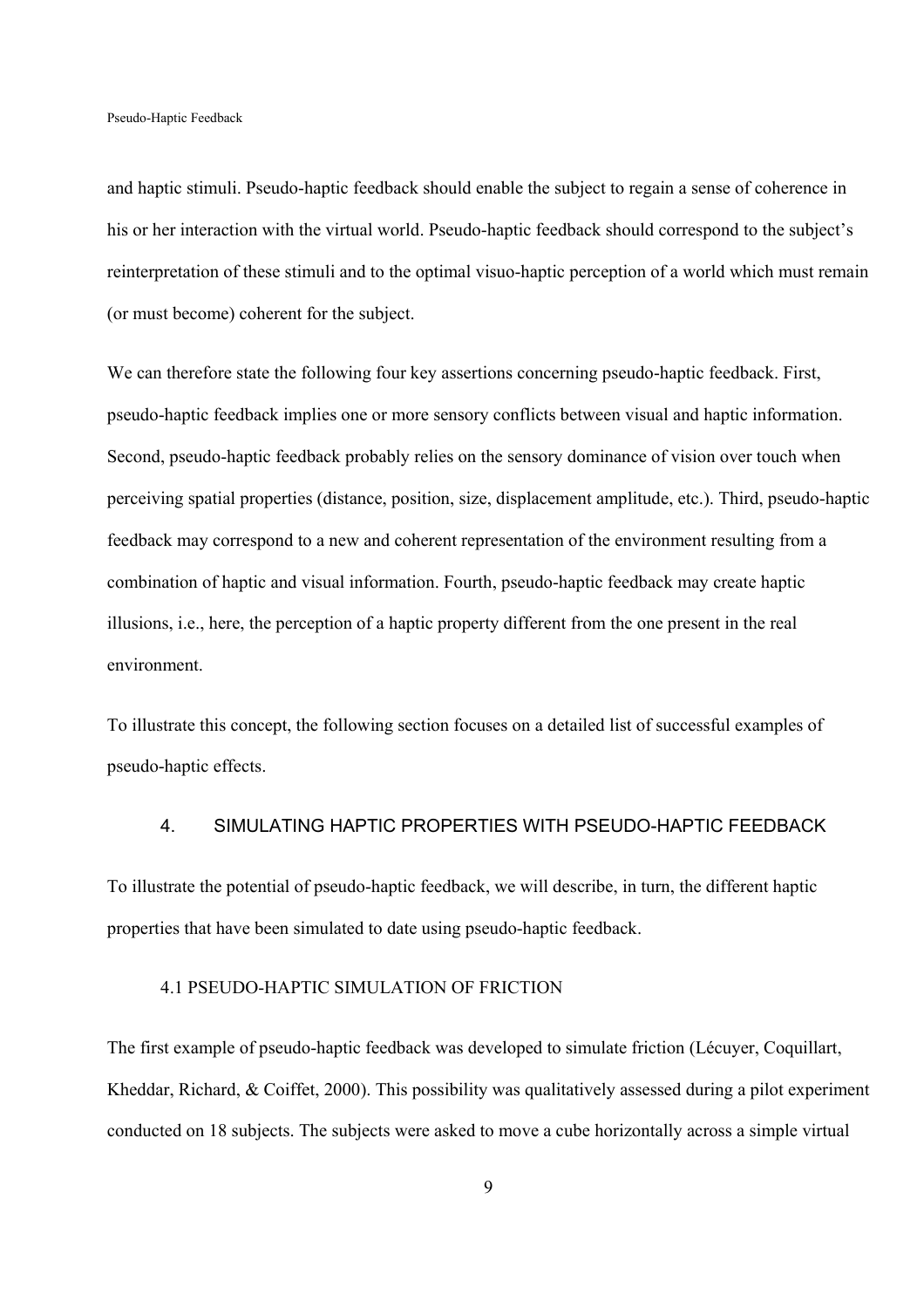environment and, more specifically, to slide the cube across a grey area to the right of the screen (see Figure 1). They used either a Spaceball 2003C or a standard 2D mouse (and not a haptic interface) to move the cube. As the cube moved over the grey area, it could either be slowed down or accelerated. The simulation therefore altered the gain in visual restitution, i.e. the ratio between the user's displacement of the input interface and the visual displacement of the object on the computer screen. This gain, which is a well-known parameter in the field of Computer-Human Interaction (CHI), is known as the *C/D ratio* (or "Control/Display ratio" (Lécuyer, Burkhardt, & Etienne, 2004) (Dominjon, Lécuyer, Burkhardt, Richard, & Richir, 2005)). The subjects were asked to describe the sensation they had felt when moving the cube across the grey area by selecting a description from a given list.

## **Figure [1] here**

Analysis of the subjects' choices according to variations in the C/D ratio used, show that "friction"-type expressions are systematically associated with an increased C/D ratio (slowing down of the cube as it passes over the grey area), whereas "sliding"-type expressions are systematically associated with a decreased C/D ratio (acceleration of the cube). Furthermore, if the C/D ratio is not altered while the cube moves over the grey area (constant visual velocity), the subjects select "nothing at all" from the list of available descriptions. It would therefore appear that changing visual gain (C/D ratio) when manipulating the cube effectively helps to suggest haptic-type phenomena, such as friction, using a passive input interface only (i.e. without using a haptic interface).

In another paper, Pusch et al. showed that a sensation of resistance to motion in a windy environment could also be achieved through pseudo-haptic feedback (Pusch, Martin, & Coquillart, 2008). This novel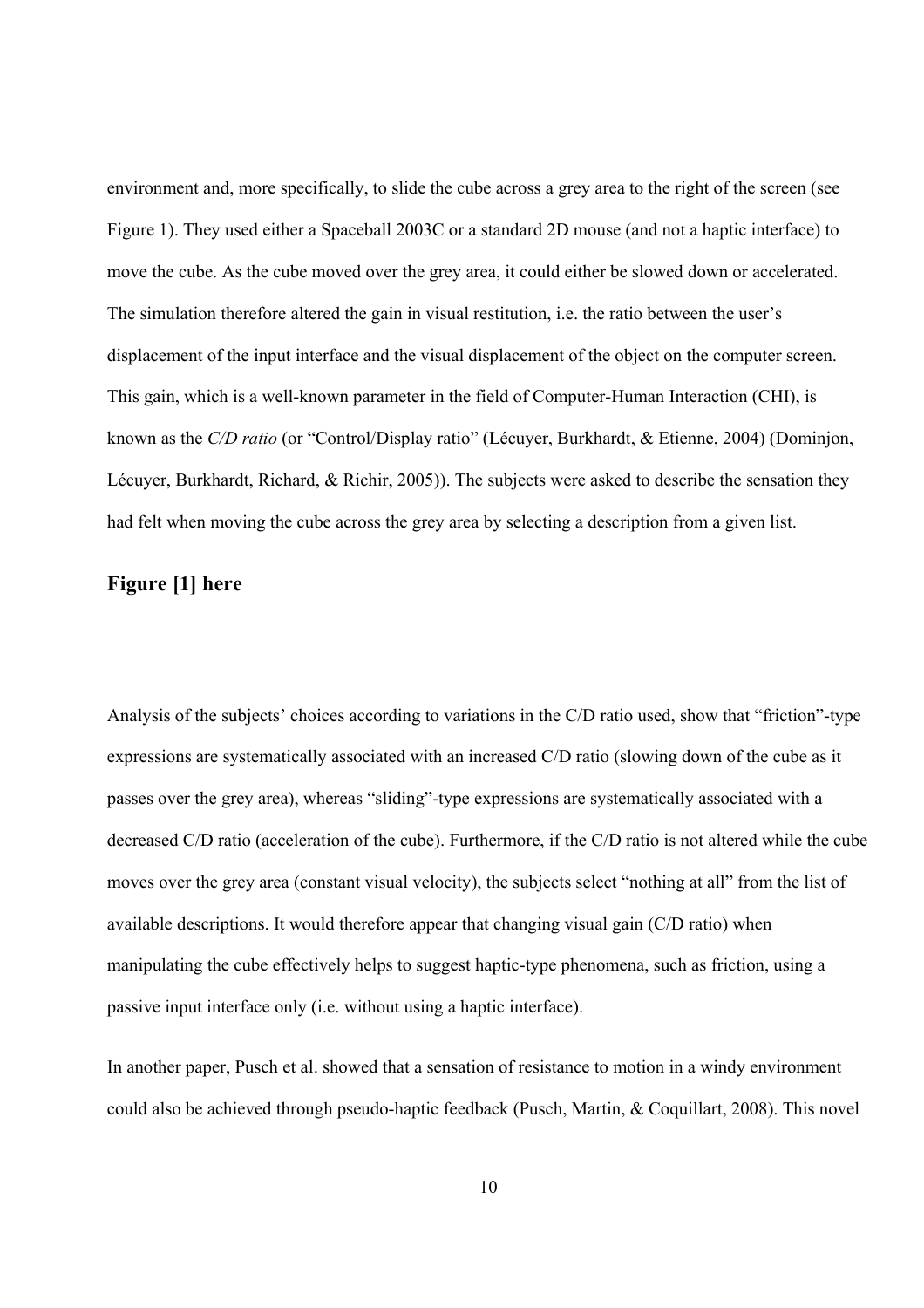sensation obtained in presence of virtual wind, and thus closer to viscosity, was obtained in presence of the visual feedback of the real user's hand. In their set-up, named "HEMP" (for Hand-Displacement-Based Pseudo-Haptics), the researchers could display the video of the user's real hand as obtained with real-time camera recording. The position of the hand's image was distorted and modified in the final visual display in order to generate the pseudo-haptic sensation. Experimental studies revealed that participants could actually feel the resistance of the wind with this technique implying a strong pseudohaptic sensation (Pusch et al., 2008).

#### 4.2 PSEUDO-HAPTIC SIMULATION OF STIFFNESS

Another property simulated using pseudo-haptic feedback is stiffness, i.e. the degree of hardness or softness of an object (Lécuyer et al., 2000b) (Lécuyer, Burkhardt, Coquillart, & Coiffet, 2001). To simulate the different degrees of stiffness of virtual objects using a Spaceball 2003C, researchers came up with the idea of combining the visual deformation of the object on which pressure is exerted (e.g. a virtual piston) with pressure exerted on the Spaceball (see Figure 2). When a given pressure is exerted on the Spaceball, the object represented on the computer screen is deformed to a greater or lesser degree. The resulting hypothesis is that the greater the visual deformation of the object (the piston's displacement), the more this object will appear to be soft. Conversely, if there is only a slight visual deformation, the object will appear to be hard.

## **Figure [2] here**

In accordance with Hooke's law (Equation 1), the internal and constant stiffness of the Spaceball  $(K_{spaceball})$  is related to the force ( $F_{user}$ ) that the user exerts on the interface and also to the displacement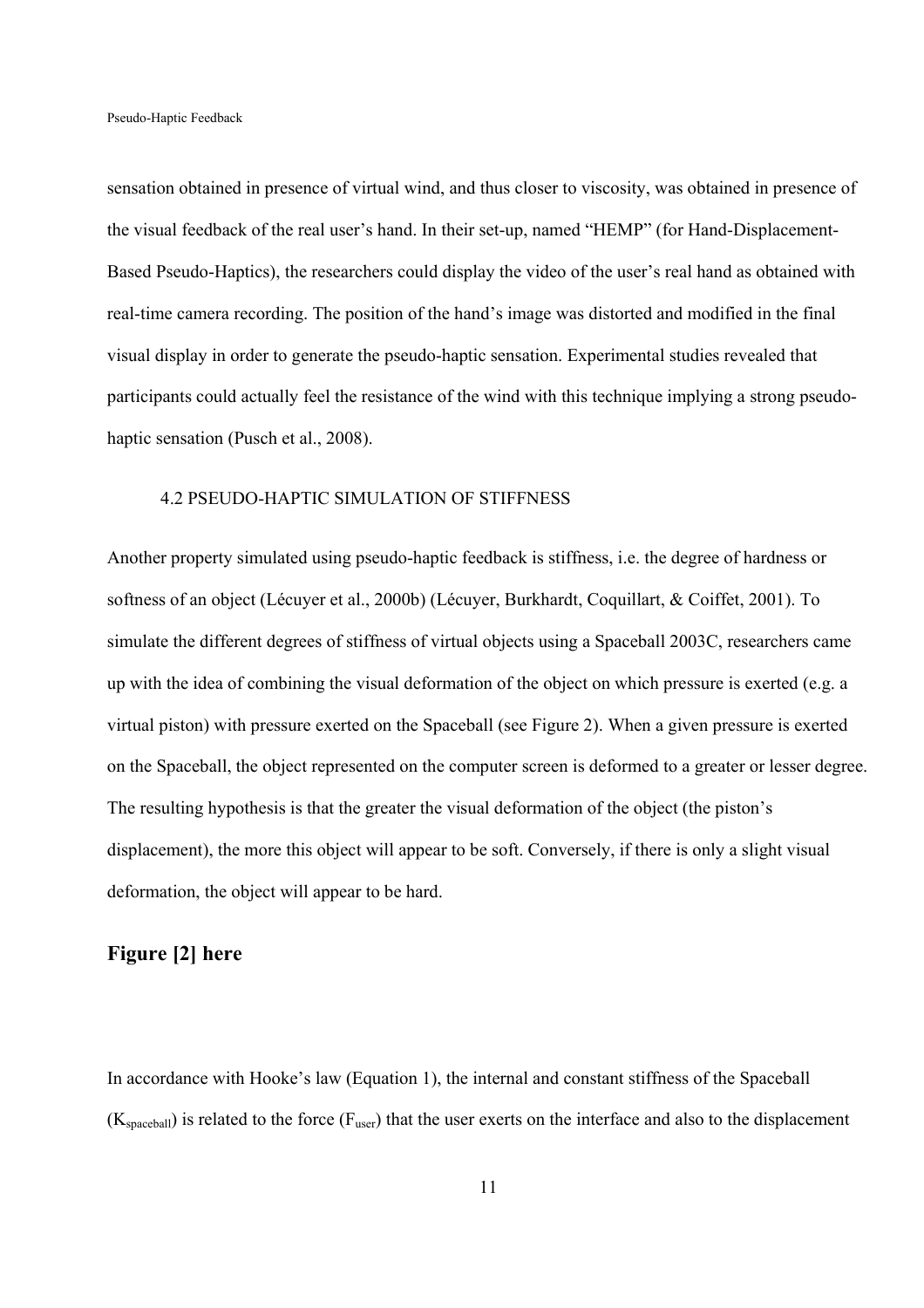$(D<sub>user</sub>)$  of the user's thumb at the extremity of the interface. The researchers assume that the stiffness perceived by the user  $(K_{virtual})$  may correspond instead to the relationship between the force exerted by the user and the visual displacement of the virtual piston  $(D_{virtual})$  observed on the screen. The researchers therefore assume that, in the user's mental model of stiffness (see Equation 2), visual displacement will strongly dominate the user's physical displacement. By altering the piston's displacement on the screen, it would become possible to perceive an extremely wide range of virtual stiffness.

 $F_{user} = K_{spaceball} * D_{user}$  (1)

 $K_{\text{virtual}} = F_{\text{user}} / D_{\text{virtual}}$  (2)

This hypothesis was quantitatively supported by a psychophysical experiment conducted on 20 subjects (Lécuyer et al., 2000b). The experiment involved discriminating between different degrees of stiffness (selecting the stiffest spring) and was conducted using a real spring and a virtual spring simulated by the pseudo-haptic device described above. The results of this experiment demonstrate that when the virtual stiffness, simulated by the pseudo-haptic device, is compared with the stiffness of a real spring, the performance is similar to discriminating between two real springs. This suggests that, from a perceptual point of view, pseudo-haptic virtual stiffness is similar to that of a real spring.

## **Figure [3] here**

A type of sensory illusion phenomenon was observed at the end of this experiment when a test was conducted on the last 10 subjects (Lécuyer et al., 2000a). These subjects were asked to draw a line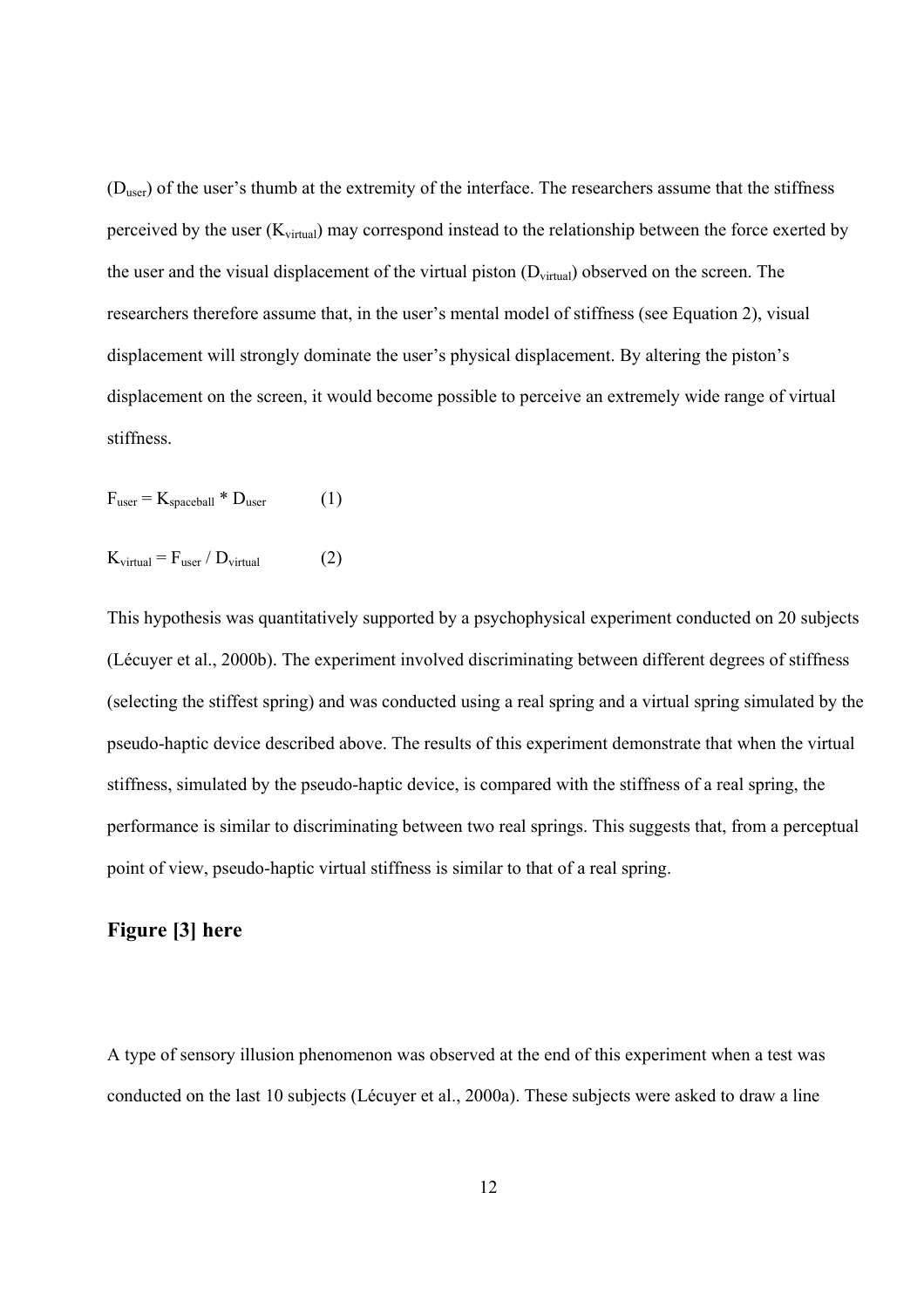corresponding to the maximum displacement of their thumb when they pressed the Spaceball. Given that the Spaceball could only move 5mm before reaching the mechanical stop, an obvious overestimation of this distance was observed (see Figure 3). This overestimation corresponds roughly to the maximum displacement of the virtual pistons on the computer screen. This result therefore suggests that the subjects' proprioceptive perception of their thumb displacement was "blurred" by visual displacement. The experiment suggests an illusion of the proprioceptive sense which in this case is "blurred" by vision.

This proprioceptive illusion could be partially explained by Ernst and Banks' model (Ernst & Banks, 2002) as the pseudo-haptic setup generates here a sensory conflict concerning the displacement of the piston. According to this model, the visual information of displacement is expected to dominate the haptic one, which is probably less reliable in the human perceptual process. In addition, in the experimental set-up used here, visual and haptic sources of information were not co-located. It was found in (Congedo, Lécuyer, & Gentaz, 2006) that spatial "de-location" promotes visual dominance instead of visuo-haptic integration, and that the "de-location of perceptual information appears to increase considerably the weight of the dominant sense at the expenses of the other". This might explain the near-substitution of haptic displacement by the visual one.

As the Spaceball is a static passive interface, its reaction force is, at any one time, equal to the pressure exerted on it by the user. Thus, a unique property of pseudo-haptic feedback when using an isometric interface is that the force fed back to the user is always equal to the user's input: it is the user (rather than the computer) that controls the force feedback in relation to the visual stimuli. Therefore, the user of such a pseudo-haptic system creates his/her own force feedback constantly. Here, pseudo-haptic feedback represents the transfer of the control of force feedback from the computer to the subject, as the subject tries to make the world that he/she perceives as coherent as possible.

13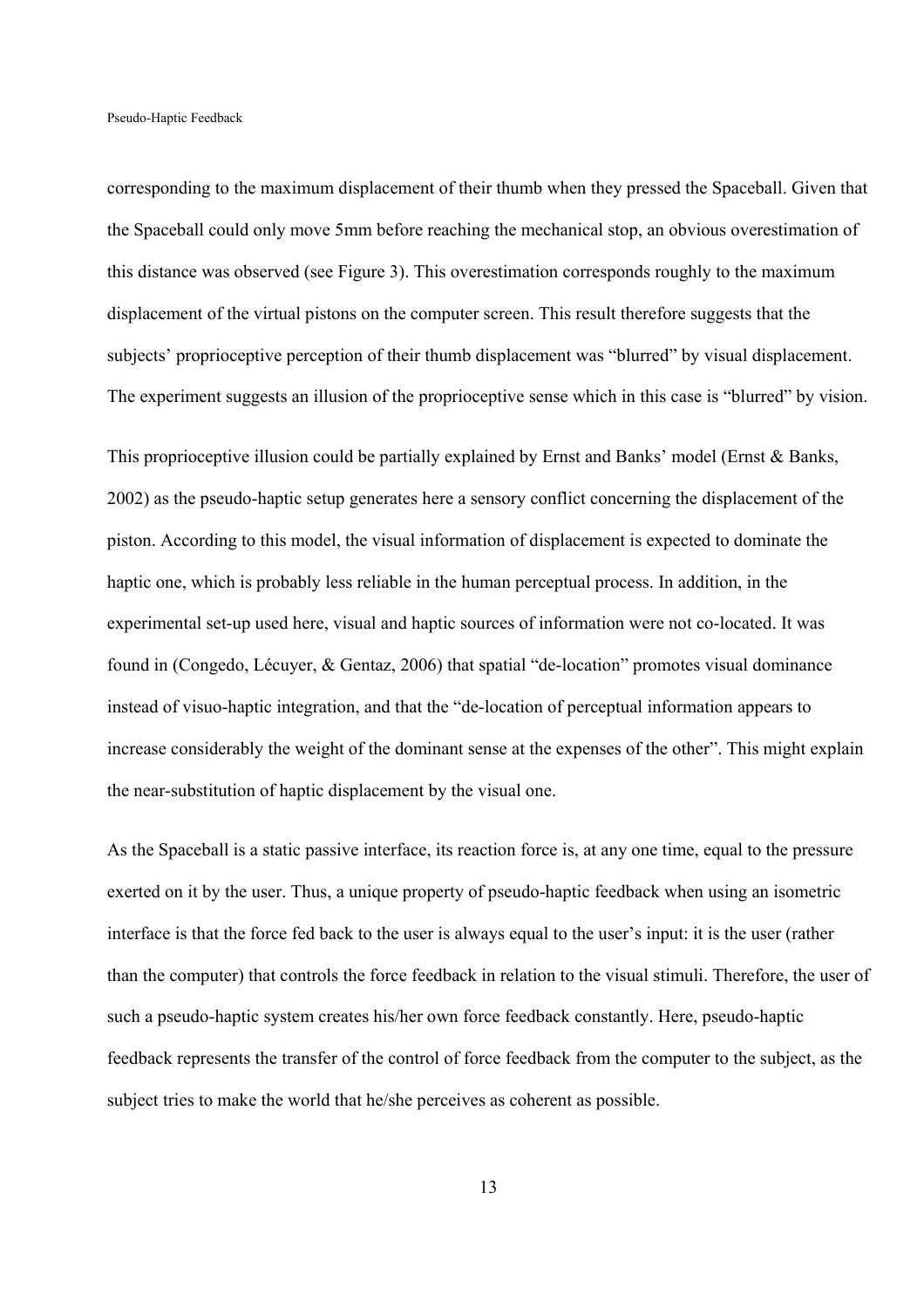Paljic et al. replicated these results in a similar experiment applied to the perception of torsion stiffness (Paljic, Burkhardt, & Coquillart, 2004). They showed that the subjects of their experiment were also able to compare real torsion springs with virtual torsion springs simulated using pseudo-haptic feedback. The virtual torsion springs were simulated using two types of interface: either an isometric (and therefore static) input interface or an elastic input interface, i.e. a device that causes displacement. Interestingly enough, Paljic et al. found that the elastic device produced better results than the isometric one.

## 4.3 PSEUDO-HAPTIC SIMULATION OF MASS

Dominjon et al. studied the possibility of simulating the mass of objects manipulated in a 3D virtual environment using pseudo-haptic feedback (Dominjon et al., 2005). Once again, the researchers began by modifying the object's motion on the screen and therefore by artificially altering the C/D ratio. The researchers hypothesized that by speeding up the manipulated object, they could create the illusion that the object weighed less. Inversely, by slowing it down, they could create the impression that the object weighed more.

## **Figure [4] here**

To confirm this hypothesis, the researchers conducted several psychophysical experiments focusing on the perception of the mass of virtual objects (balls), manipulated using a haptic interface (see Figure 4). These experiments showed that a C/D ratio of less than 1 (corresponding to visual amplification of the user's physical movements) significantly influenced the subjects' answers. Considerable visual amplification of the objects' motion could even cause the subjects to totally reverse their judgment and believe that a "physically" heavier object was lighter than another one.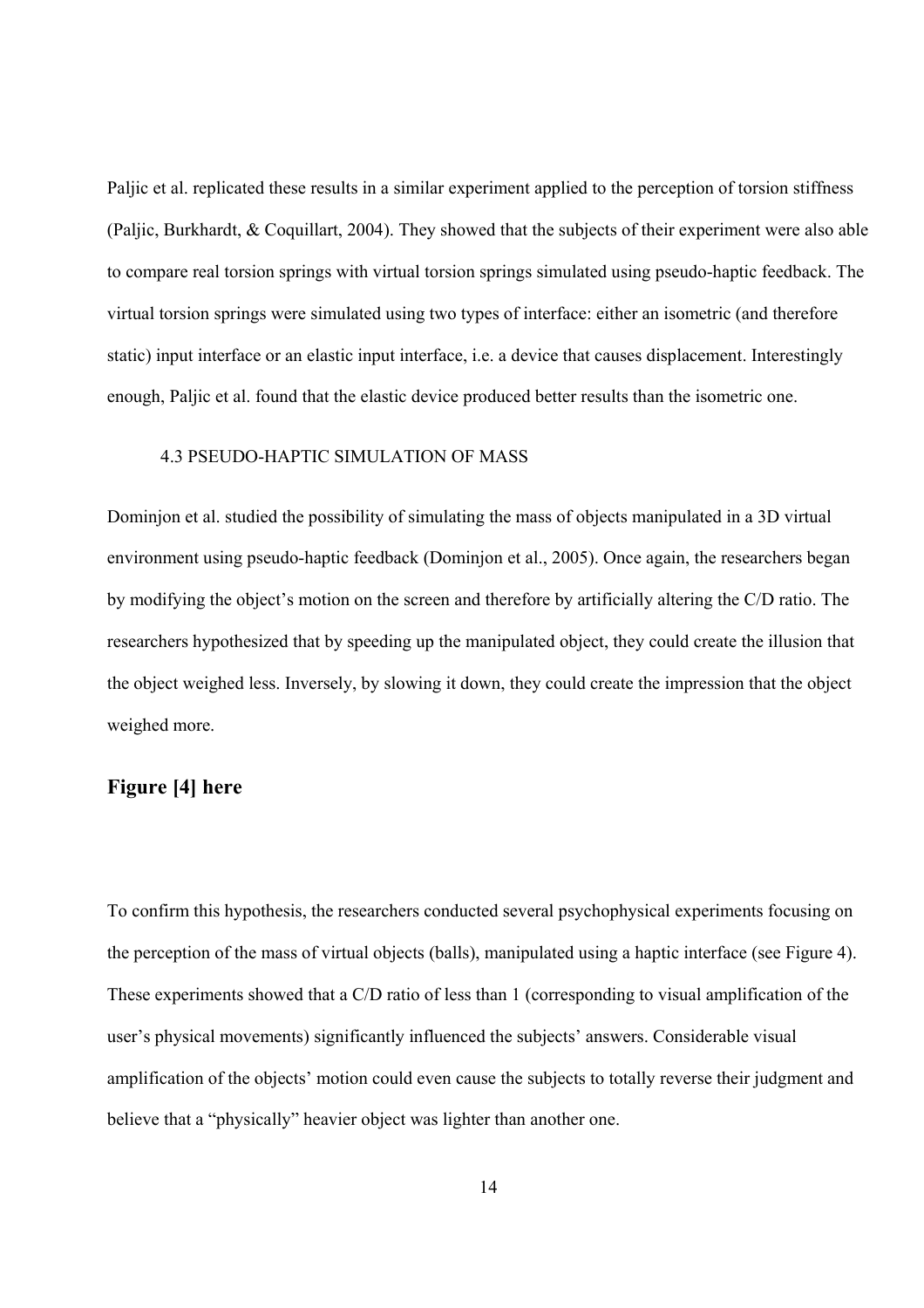This study has direct consequences on the use and design of haptic interfaces in virtual reality applications, as it demonstrates that the C/D ratio directly influences the haptic perception of the mass of objects in virtual environments. Thus, designers of virtual reality systems using haptic feedback must make sure that they fully control the C/D ratio in order to constantly control the haptic sensations produced.

#### 4.4 PSEUDO-HAPTIC SIMULATION OF TEXTURE

Lécuyer et al. developed a technique for simulating texture and relief on 2D images displayed on the computer screen using pseudo-haptic feedback (Lécuyer et al., 2004a). When the user manipulates a computer mouse, the technique consists of altering the cursor's motion as it moves over the image. To create the impression that the cursor is climbing up a slope, it is slowed down. Inversely, to simulate the cursor sliding down a slope, it is speeded up. For example, to simulate the cursor moving over a bump (Figure 5), the cursor is slowed down until it reaches the top of the bump. Once it is past the top, the cursor accelerates, until it reaches the foot of the bump. After that, it returns to its normal speed.

## **Figure [5] here**

This technique can be related to results obtained by Robles-De-La-Torre and Hayward concerning tactile perception of relief and macroscopic textures (Robles-De-La-Torre & Hayward, 2001). These researchers demonstrated that lateral force dominates the perception of vertical motion as the finger passes over texture. The proposed pseudo-haptic technique transposes lateral forces to the visual feedback, by accelerating and decelerating the cursor. Some "virtual" lateral forces are directly applied to the cursor, rather than to the subject's finger.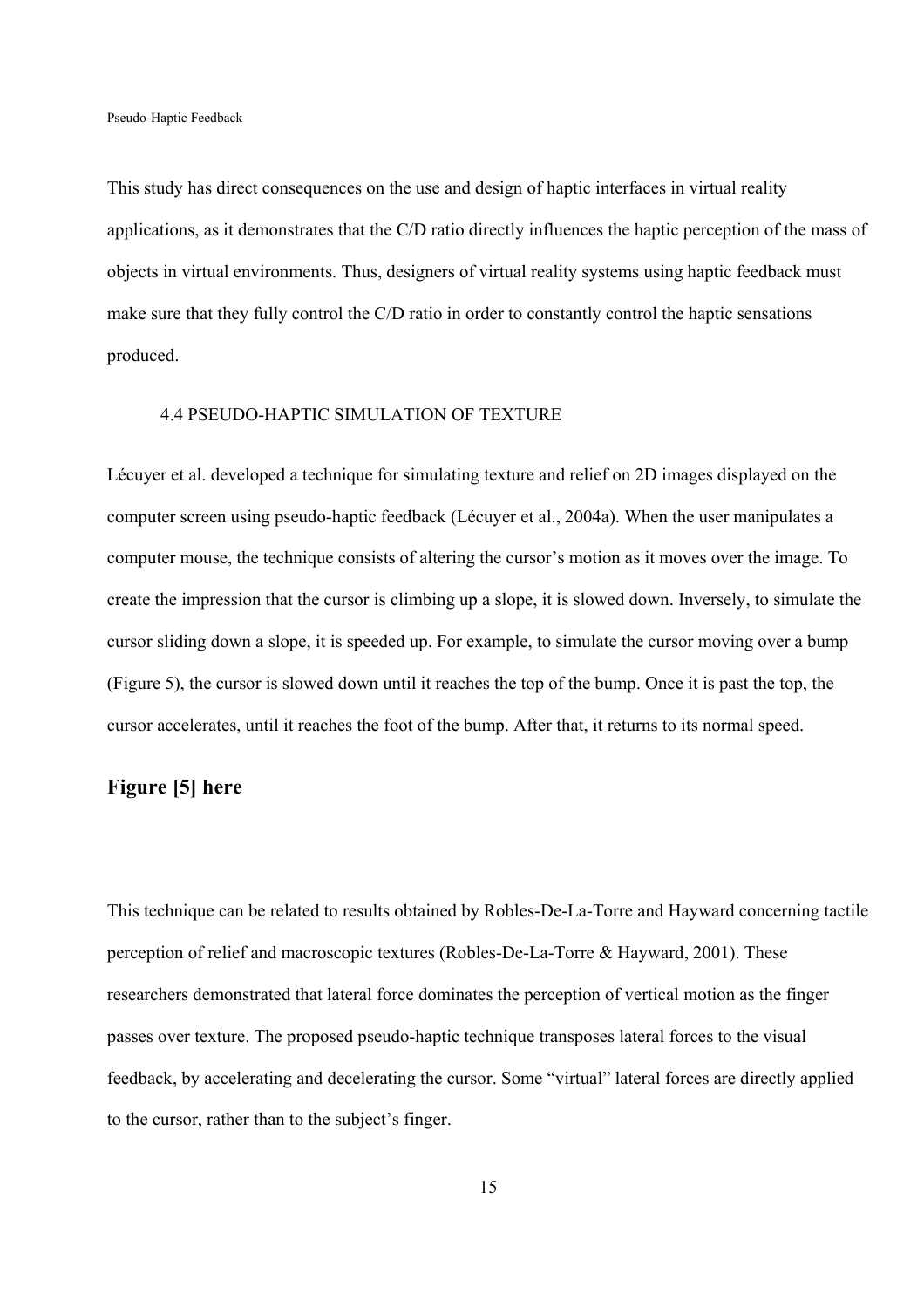The proposed technique was evaluated during three experiments (Lécuyer et al., 2004a). The first experiment measured the capacity to identify simple bumps or holes (see Figure 6). The second experiment studied the capacity to recognize relief relying solely on information about cursor movement (without any other visual information, i.e. without the white cache displayed on Figure 6). The third experiment studied relief perception in more details by asking subjects to draw the profile of the surfaces covered. Finally, these three experiments demonstrated that the subjects were able to recognize and precisely draw textures and relief simulated using pseudo-haptic feedback.

## **Figure [6] here**

In a second paper, Lécuyer et al. proposed another pseudo-haptic technique to enhance the previous technique and simulate texture sensations by varying the size of the cursor according to the texture displayed on the computer screen (Lécuyer, Burkhardt, & Tan, 2008). With this so-called "Size technique", the user sees an increase (or decrease) in cursor size corresponding to a positive (or negative) slope in the texture. Interestingly, it was found that the two techniques reinforce each other: when they were consistently combined, the participants were more efficient in identifying the shapes of simulated bumps and holes. A slight dominance of the Size technique was also observed in conflict situations. Taken together, these results promote the use of both techniques for the low-cost simulation of texture sensations in applications such as videogames or graphical user interfaces, which are described in the following section.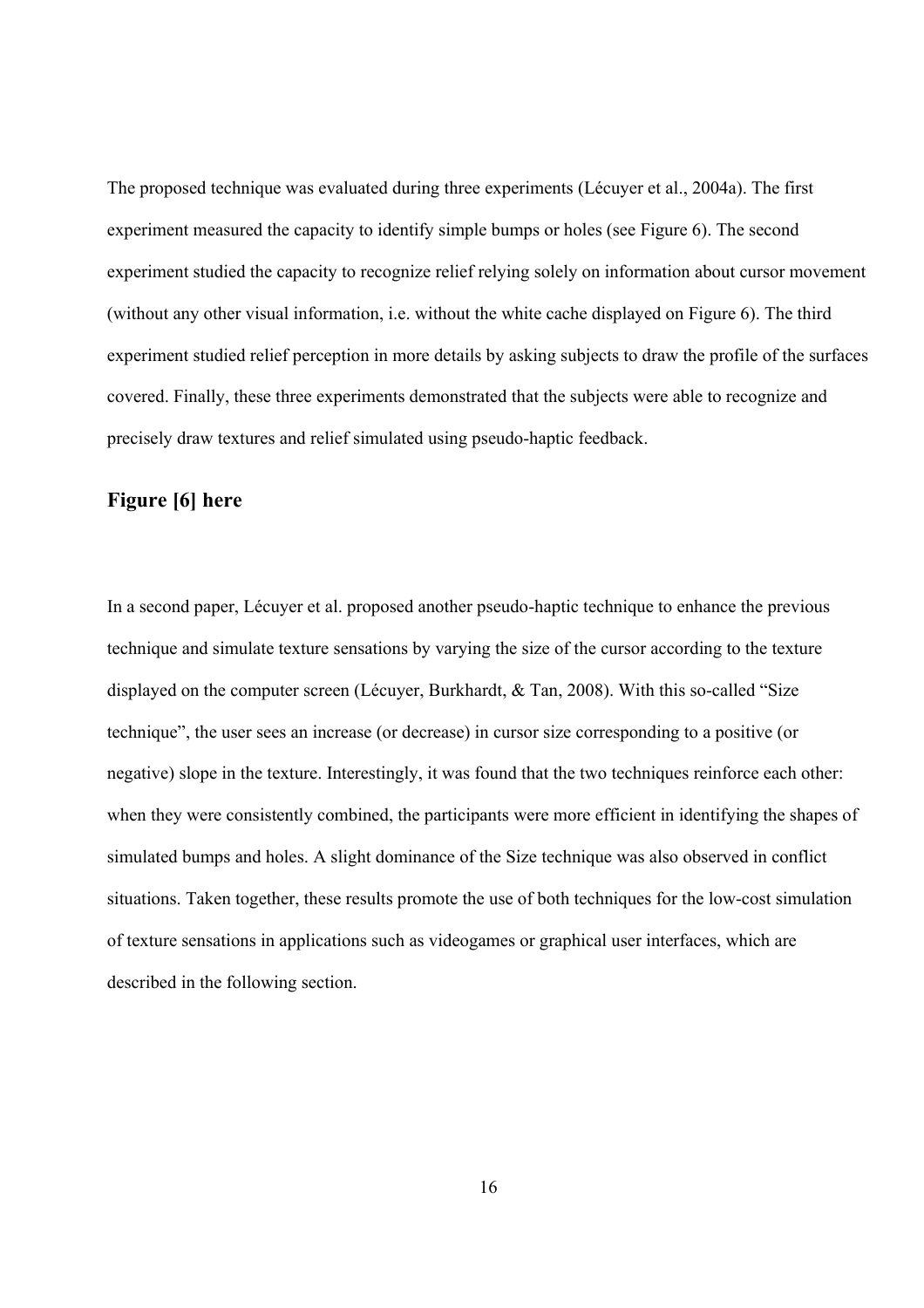#### 5. CURRENT APPLICATIONS OF PSEUDO-HAPTIC FEEDBACK

#### 5.1 VIDEO GAMES

Various video games use effects that could be considered to be pseudo-haptic. For example, driving simulators often add special effects when the vehicle drives over slippery areas or areas that slow it down (oil puddle, grass, sand, etc.). The user continues to manipulate the input interface (joystick, game pad or mouse) in the same way, yet the vehicle in the virtual environment becomes more difficult to move or control. This type of effect may enable the user to "feel" the characteristics of the ground that he/she is driving over or give the impression that the vehicle that he/she is driving is "heavy". The sensations created and methods used in this case are very similar to those used by pseudo-haptic feedback. Video games have therefore been using the pseudo-haptic feedback technique for a long time (perhaps without realizing it) to simulate the physical state of an object or character being controlled in the simulation: friction beneath the wheels of a car, inertia of a skier, weight of a wrestling opponent, tiredness of an avatar, etc.

#### 5.2 TACTILE IMAGES

The technique of pseudo-haptic textures can be used to simulate the relief of 2D images with standard input devices (computer mouse). A generic algorithm which uses a topography or height map of the image has been patented (Lécuyer, Etienne, & Arnaldi, 2004). The height map can, for instance, be computed from the different grayscale levels of the pixels in the image, as in several haptic texturing algorithms (Basdogan, Cho, & Srinivasan, 1997). Then, the algorithm operates on the theoretical trajectory of the cursor pixel by pixel. It alters the cursor's motion according to the heights that it encounters. For instance, when the cursor moves from a low pixel (a dark pixel, for example) to a high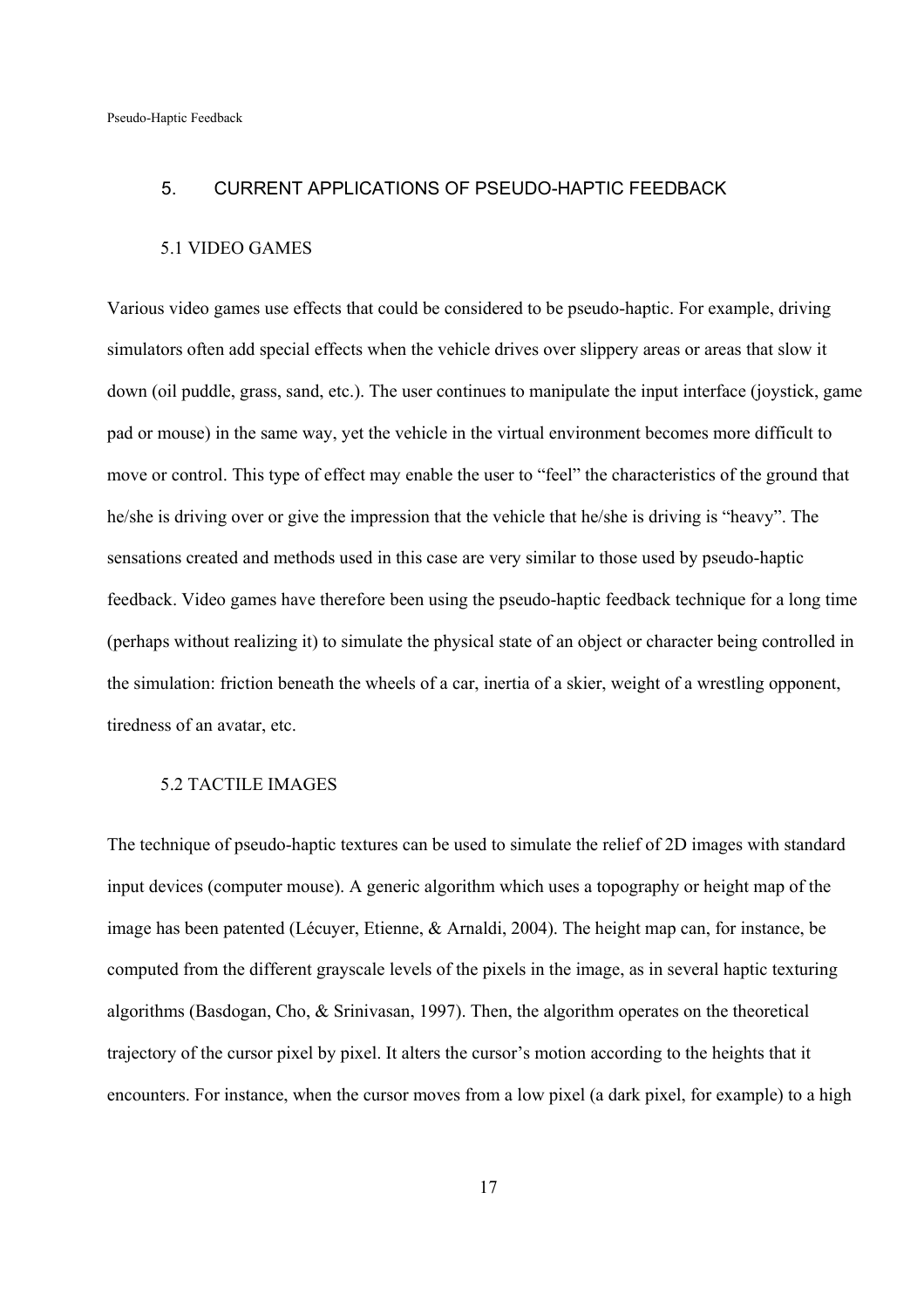pixel (a light pixel), it decelerates. The final visual position reached by the cursor takes all the accumulated accelerated and decelerated motions into account. This algorithm can be quickly installed in various applications, such as image editing or web browsing, to add new effects to the cursor, such as the capacity to perceive relief or contours of pictures or web pages. This technique could also be used to immerse video gamers deeper into the game by giving them new tactile sensations.

An entertaining application of this technique concerns the perception of images displayed on the computer screen. This involves making more information appear for a wide audience when interacting with computers and, in particular, restoring the third dimension to 2D images. Various demonstrations of "*Tactile Images*" can be found on the internet (http1) in which users can enjoy feeling the contours and relief of various photos and images.

#### 5.3 GRAPHICAL USER INTERFACES

Studies by Rodgers (Rodgers, 2005) and Mandryk et al. (Mandryk, Rodgers, & Inkpen, 2005) focus on the application of pseudo-haptic feedback in the field of Graphical User Interfaces (GUI). They have developed a set of "pseudo-haptic widgets" which are standard widgets such as icons or sliders augmented with pseudo-haptic effects. With such effects, the widgets displayed on the computer screen can become sticky, magnetic, repulsive, etc. Pseudo-haptic widgets were evaluated by Mandryk et al. in the context of multi-monitor displays, when accessing widgets and tools located on the borders of the displays (Mandryk et al., 2005). Sticky boundary widgets were designed to reduce the number of accidental transfers to the other display. Researchers compared pseudo-haptic widgets ("sticky" scrollbars) to a standard widget (standard scrollbar) for several multi-monitor display configurations. They concluded that "pseudo-haptic technique can be used to create sticky widgets at the edge of a monitor" (Mandryk et al., 2005). The pseudo-haptic feedback was found to improve users' performance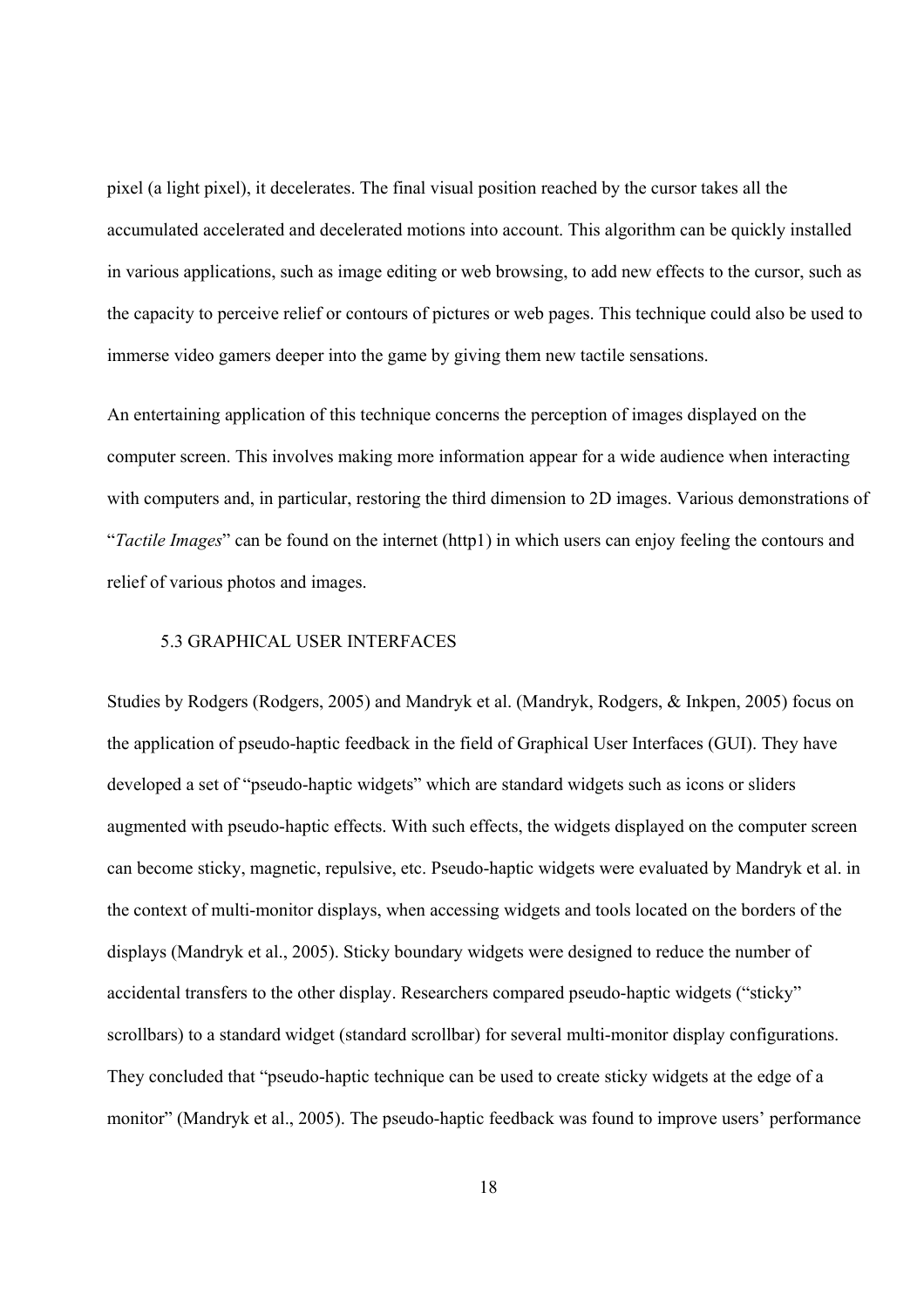by significantly reducing errors for accessing a boundary widget, reducing the number of accidental crossovers to the wrong display, and decreasing selection time.

#### 5.4 DATA MINING

An application of pseudo-haptic textures was proposed by Schoor et al. in the field of manual data mining for the segmentation of digitized microtome tissue slices of barley grains (Schoor et al., 2008). They introduced a pseudo-haptic technique combined with an automatic zooming technique for improved navigation in large amounts of biological image data. The automatic zooming depends on mouse speed and enables users to navigate with a tighter focus during segmentation. The pseudo-haptic technique is based on image data and is meant to compensate for user's inaccuracies generated by shaky hands. The researchers found that the combination of both techniques improved overall performance of segmentation in terms of both accuracy and task completion time. Some users even described their impression of pseudo-haptics as a "magical force" that binds the cursor to the correct position in an image or leads it there (Schoor et al., 2008).

#### 5.5 VIRTUAL TECHNICAL TRAINER

The Virtual Technical Trainer (VTT) (Crison et al., 2004) (Crison et al., 2005) is a virtual environment designed for vocational training programs run by AFPA (French National Association for Vocational Training of Adults). AFPA trainees sign up for a year-long course in how to use milling machines. The VTT system provides a virtual reality simulation of the milling process (see Figure 7a). VTT offers direct and interactive manipulation of a virtual cutting tool (milling machine). When the manipulated cutting tool machines cuts a piece of metal, the trainee can "feel" the cutting action, which varies according to different simulation parameters (type of material, rotation speed of the milling tool, etc.).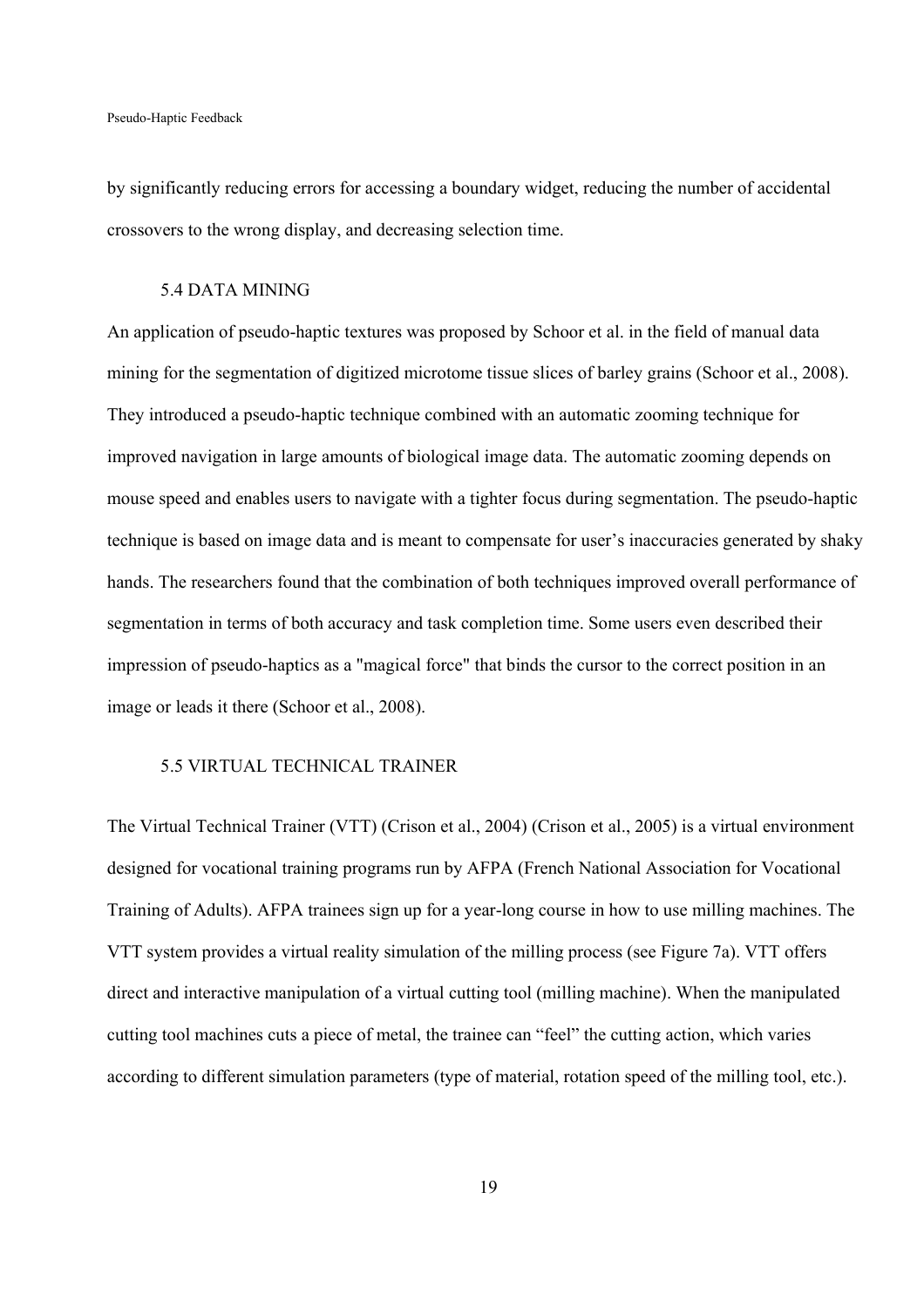The VTT designers' theory is that the direct perception of the cutting action accelerates understanding of the machining process and the relationship between the different mechanical parameters involved.

## **Figure [7] here**

In the simulator's latest version, the cutting process can be simulated in different ways. Firstly, a haptic interface can be used, either a PHANToM generic device (Crison et al., 2004) or a device which is "custom made" for the application (Crison et al., 2005). Secondly, pseudo-haptic feedback can be used (Crison et al., 2004). In this case, the VTT system uses passive input interfaces, such as the SpaceMouse elastic interface (see Figure 7b). When the virtual piece of metal is being machined, the visual displacement of the tool is decelerated to a greater or lesser degree according to the simulation parameters (rotation speed, depth of drill, type of tool, etc.), in compliance with the principle described in section 4.1 which concerns the simulation of friction. The different cutting efforts are therefore simulated simply using pseudo-haptic feedback as the SpaceMouse is moved.

The first perceptive tests conducted using pseudo-haptic feedback in the VTT system showed that variations in the cutting effort (resulting from the change in simulation parameters) was very well perceived by the trainees (Crison et al., 2004). Researchers will need to confirm the pseudo-haptic feedback approach as supporting the VTT system's educational objectives. They will also need to compare this approach with more typical haptic feedback in order to find the best compromise between the two.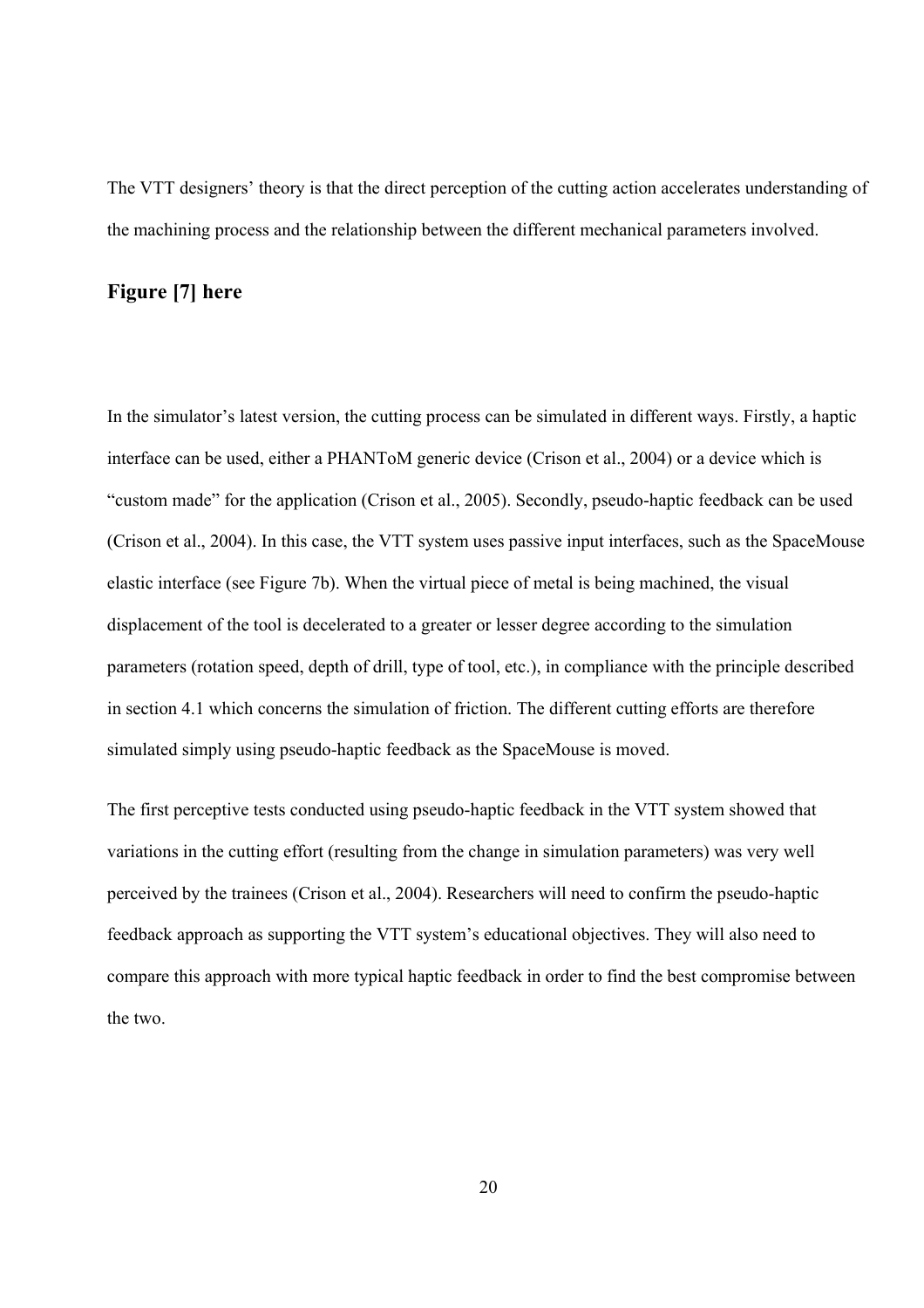#### MEDICAL SIMULATOR

Finally, pseudo-haptic feedback has been implemented and tested inside a medical simulator marketed to allow training in the procedures of loco-regional anesthesia (Bibin, Lécuyer, Delbos, Burkhardt, & Bonnet, 2008). This virtual reality simulator is designed to train anesthesiologists in the risky operation of nerve stimulation (see Figure 8).

## **Figure [8] here**

The first step of the procedure calls for the anesthetist to palpate the patient's body, before inserting the needle and electrically stimulating the nerve. The palpation is necessary to locate the patient's organs under the skin, and to find a proper location to insert the needle. In order to simulate the palpation step, the designers of this medical simulator chose to use the technique of pseudo-haptic textures. Using a computer mouse, the anesthetist manipulates a spherical cursor which follows the surface of the skin of the patient, in order to palpate the subcutaneous organs. The pseudo-haptic texture technique is then applied to the visual motions of the cursor, to simulate the bumps and hollows corresponding to the positions of organs and arteries under the skin. With such a technique, the user can explore the patient's body in a more physical and realistic context.

## 6. LESSONS LEARNED

In this section, we draw lessons from the different ways in which pseudo-haptic feedback is used in the various experiments and applications described above.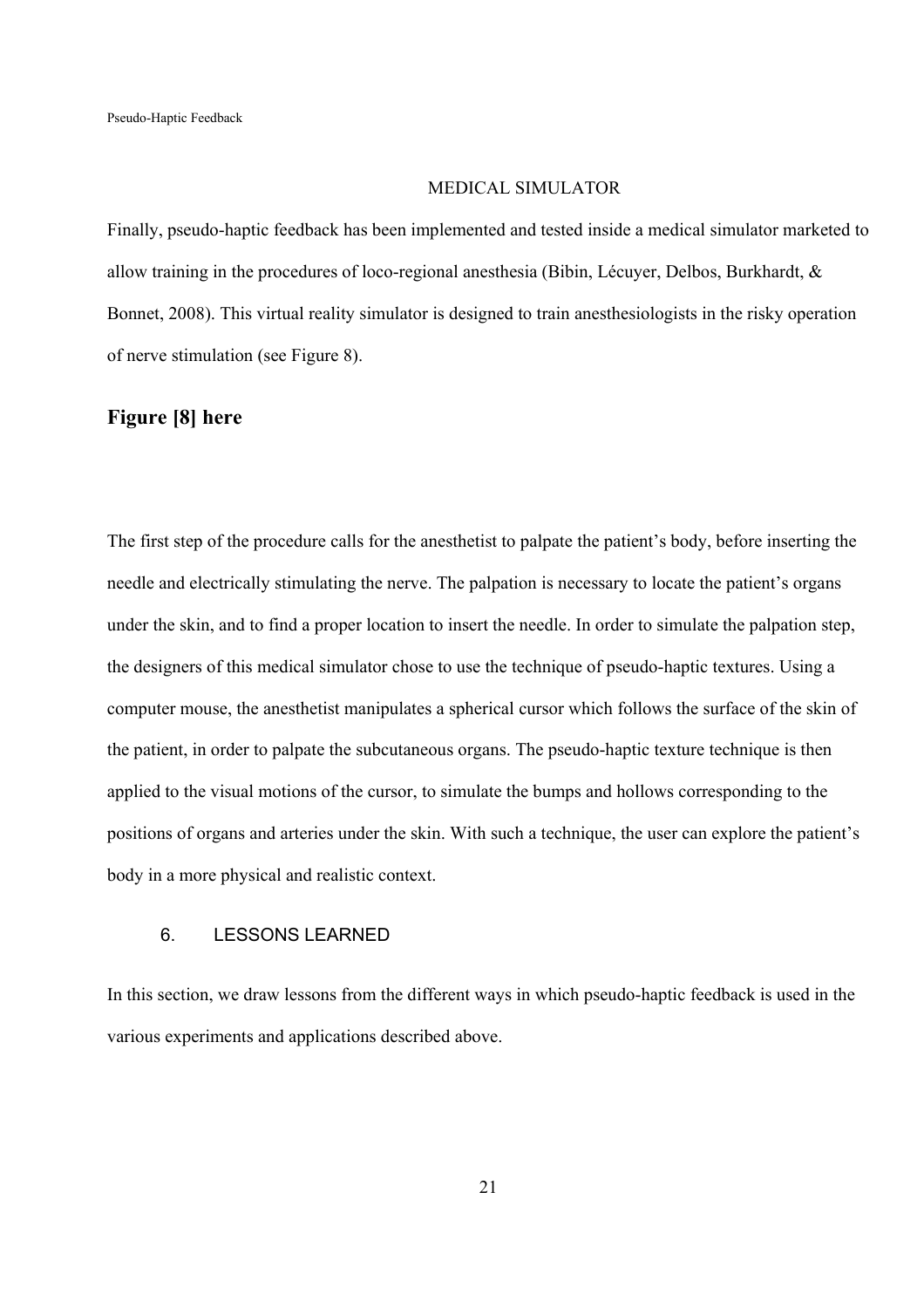#### 6.1 SPECIFICITY OF PSEUDO-HAPTIC FEEDBACK

We can illustrate the specificity of pseudo-haptic feedback by defining what it is not, i.e. by showing how it differs from other types of haptic feedback:

• Firstly, pseudo-haptic feedback differs from "active" haptic feedback in that it does not necessarily require a haptic interface. A passive input device, such as a computer mouse or a joystick, may be adequate for pseudo-haptic feedback purposes.

• Secondly, pseudo-haptic feedback differs from using tangible devices or props in that props are fixed physical objects that have the same constant shape as the object being manipulated in the virtual environment (Hinckley et al., 1994). Pseudo-haptic feedback enables the manipulated object's properties to be dynamically modified (dynamic change of stiffness or mass, for example).

• Finally, pseudo-haptic feedback differs from sensory substitution since substitution transposes the haptic sensation by stimulating a different sense (visual or auditory sensation for example) (Bach-y-Rita et al., 1987), while pseudo-haptic feedback uses visual feedback and visuo-haptic interactions to simulate a sensation on the haptic channel.

Pseudo-haptic feedback therefore offers complementary possibilities in relation to the techniques currently known for simulating haptic information in a virtual reality system.

## 6.3 ILLUSION OR NOT?

The effect observed in Figure 3 might indicate the presence of sensory illusions in the pseudo-haptic process. The results of the experiments described in section 4.2 also show that it is possible to compare actual haptic sensations with sensations produced by pseudo-haptic systems (discrimination tests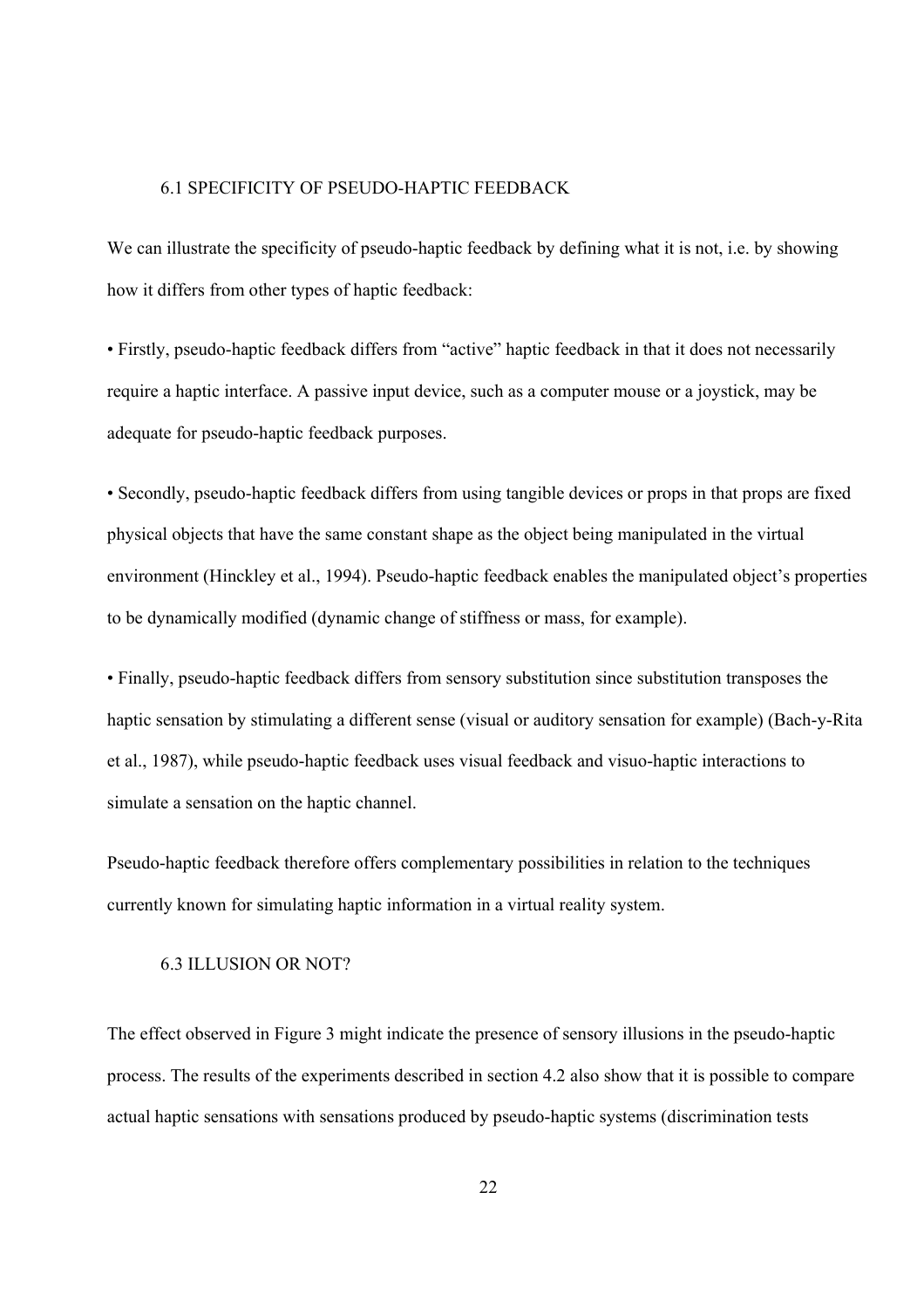between real and virtual stiffness (Lécuyer et al., 2000b) (Paljic et al., 2004)). The subjects of these experiments successfully formulated and characterized their perception of haptic properties that strongly differ from the physical environment. Therefore these phenomena have certain similarities to haptic illusions.

However, pseudo-haptic feedback could also be the result of a process related to the experiment itself and could correspond to the learning of a systematic association of sensorimotor displacement and visual feedback. Thus, the researchers are still undecided as to the nature and to the level of consciousness of the observed phenomenon (Lécuyer, 2001). Is it a sensory illusion (an inevitable process), or a strategic decision-making process (which is reversible)? In other words, is pseudo-haptic feedback really related to perceptual characteristics (haptic illusion)? Further research and experiments must be conducted before a definitive answer can be given to these questions.

#### 6.4 INTER-INDIVIDUAL VARIABILITY

In the aforementioned set-ups, the researchers observed a high variability in results depending on the individual. During a stiffness discrimination task using pseudo-haptic feedback, Lécuyer et al. identified different types of reaction (Lécuyer et al., 2001). They decided to group the subjects into different categories according to their reactions. These groups corresponded to the potentially different influences of visual feedback on haptic perception. Although the majority of the subjects' answers were consistent, certain subjects (10% of the overall group) replied in a way that "tended toward the haptic" in that their answers did not appear to be influenced by visual feedback at all but solely by haptic feedback. Another so-called "marginal" group (also 10% of the overall group) gave surprising answers. For instance, in certain situations, even if a pseudo-haptic spring had greater visual and haptic stiffness than the actual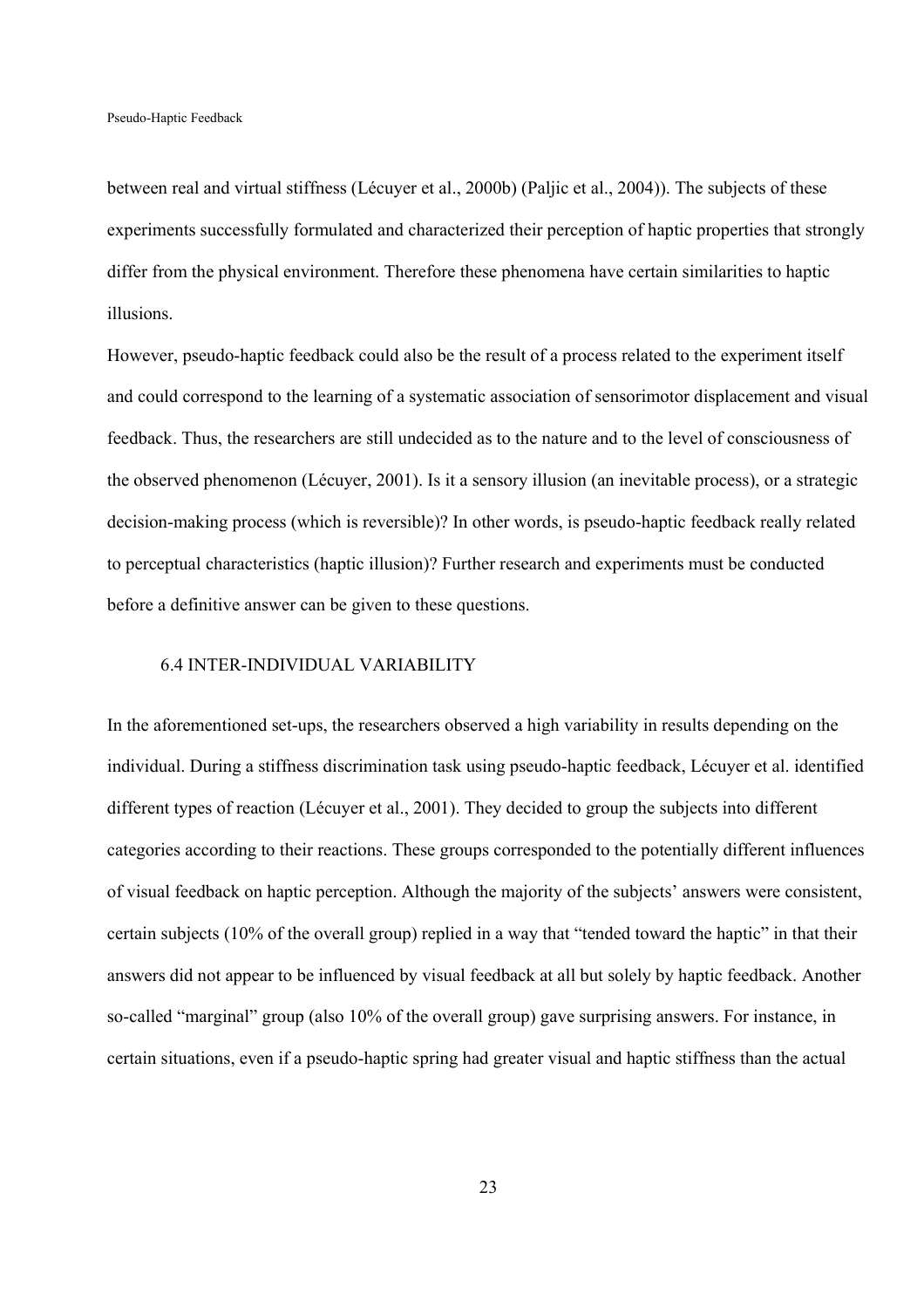physical reference spring, these subjects nevertheless perceived the pseudo-haptic spring as being less stiff. As yet, no one has come up with an explanation for this intriguing behavior.

Therefore it would seem that individuals can react very differently to sensory conflicts and potential illusions produced by pseudo-haptic feedback. However, inter-individual variability is a typical element of psychology experiments. This suggests that additional work is required in terms of tuning and adapting pseudo-haptic systems.

#### 6.5 USE OF INPUT DEVICES

Experiments conducted to assess pseudo-haptic feedback have shown that interfaces with very different features can be used to simulate pseudo-haptic feedback: isotonic devices (such as the computer mouse used to simulate texture (Lécuyer et al., 2004a)), isometric devices (such as the Spaceball used to simulate linear stiffness (Lécuyer et al., 2000b)), elastic interfaces (e.g. to simulate torsion stiffness (Paljic et al., 2004)) and even haptic devices (e.g. to simulate mass (Dominjon et al., 2005)).

When simulating friction, researchers have observed that subjects prefer to use isometric interfaces (Spaceball) rather than isotonic interfaces (2D mouse) (Lécuyer et al., 2000b). This preference is probably justified by the fact that the resistance (internal stiffness) of the isometric device produces true force feedback. Furthermore, Paljic et al. found their best results when using an elastic interface rather than a strictly isometric (and therefore static) one (Paljic et al., 2004). This would suggest that pseudohaptic feedback is enhanced when using input interfaces that enable displacement and provide physical resistance, i.e., elastic interfaces.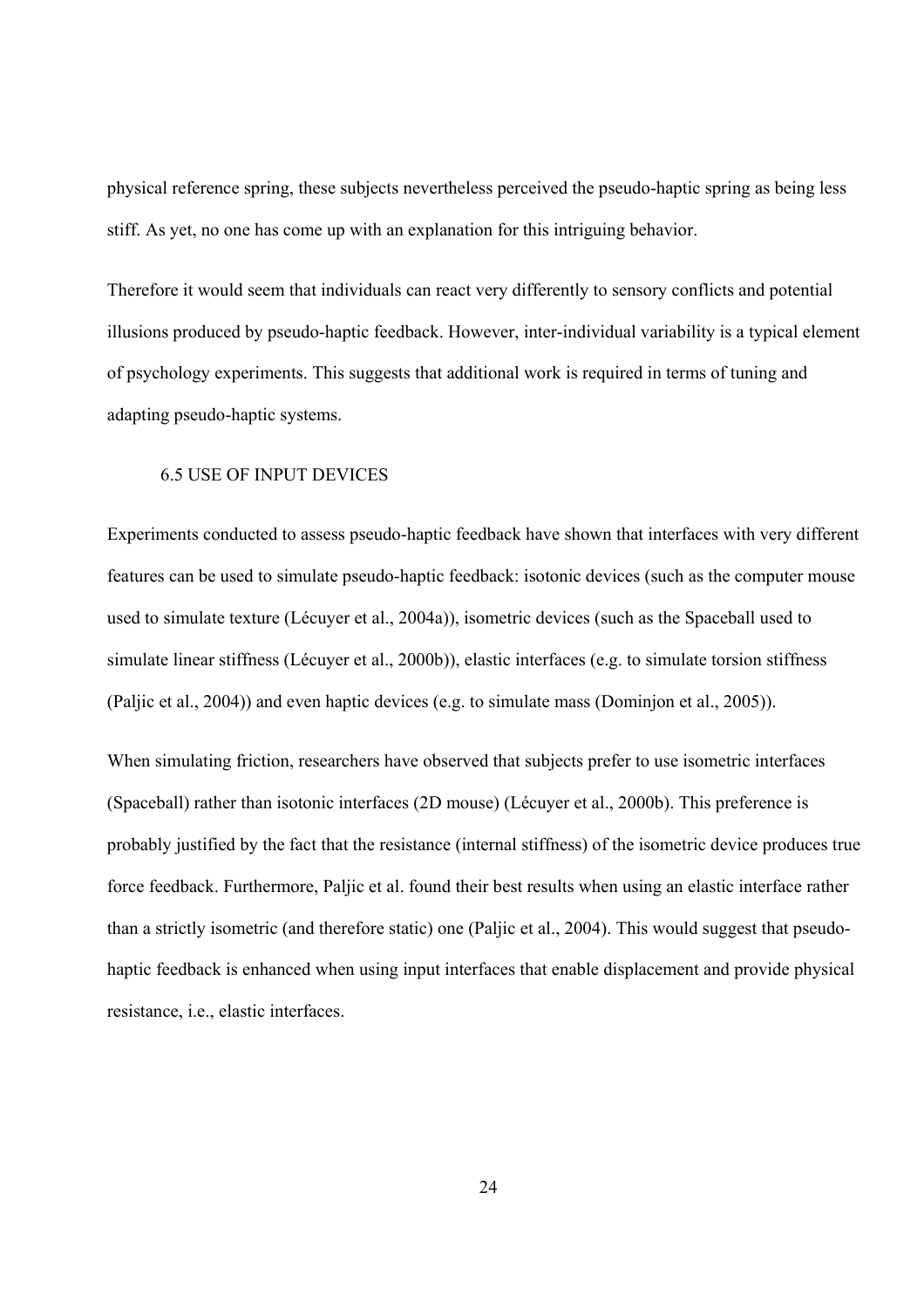#### 6.6 USE OF C/D RATIO

All the experiments described above rely on a sensory conflict between the subject's actual physical movements and movements represented visually in the virtual environment. These experiments either modify the visual position of the object manipulated by the subject in the virtual environment (e.g. velocity of cursor for simulating texture (Lécuyer et al., 2004a)) or else they modify the visual dimensions of the manipulated object (deformation of a piston to simulate stiffness (Lécuyer et al., 2001)). Pseudo-haptic simulations are thus based on the control and variation of the C/D ratio, i.e. the relationship between the user's sensorimotor input and its visual result. In all pseudo-haptic simulations, the change in C/D ratio forces the user to resolve a visuo-haptic conflict centering on a spatial property. The state of the art in the field of visuo-haptic perception of sensory conflicts suggests that such conflicts are resolved in favor of vision and that visual displacement preferentially dominates actual physical sensorimotor displacement. This idea is confirmed by the proprioceptive "illusion" in Figure 3.

Researchers assume that this dominating visual spatial information is at the basis of the modified haptic perception of the manipulated object's properties. The idea put forward is that a visual spatial parameter (visual position, dimension, etc.) is introduced into the subjects' mental model of their haptic interaction with the manipulated object (Dominjon et al., 2005) depending strongly on the context of the application or experiment. To design a pseudo-haptic system that simulates a given haptic property, we could thus begin by identifying a law that controls this haptic property and associates it with spatial parameters (e.g. Hooke's law of Equation 1). Then we could set up a visuo-haptic sensory conflict focusing on a spatial parameter associated with this haptic property. Then, to modify the perception of the targeted haptic property and create pseudo-haptic feedback, we could simply modify the visual feedback of this spatial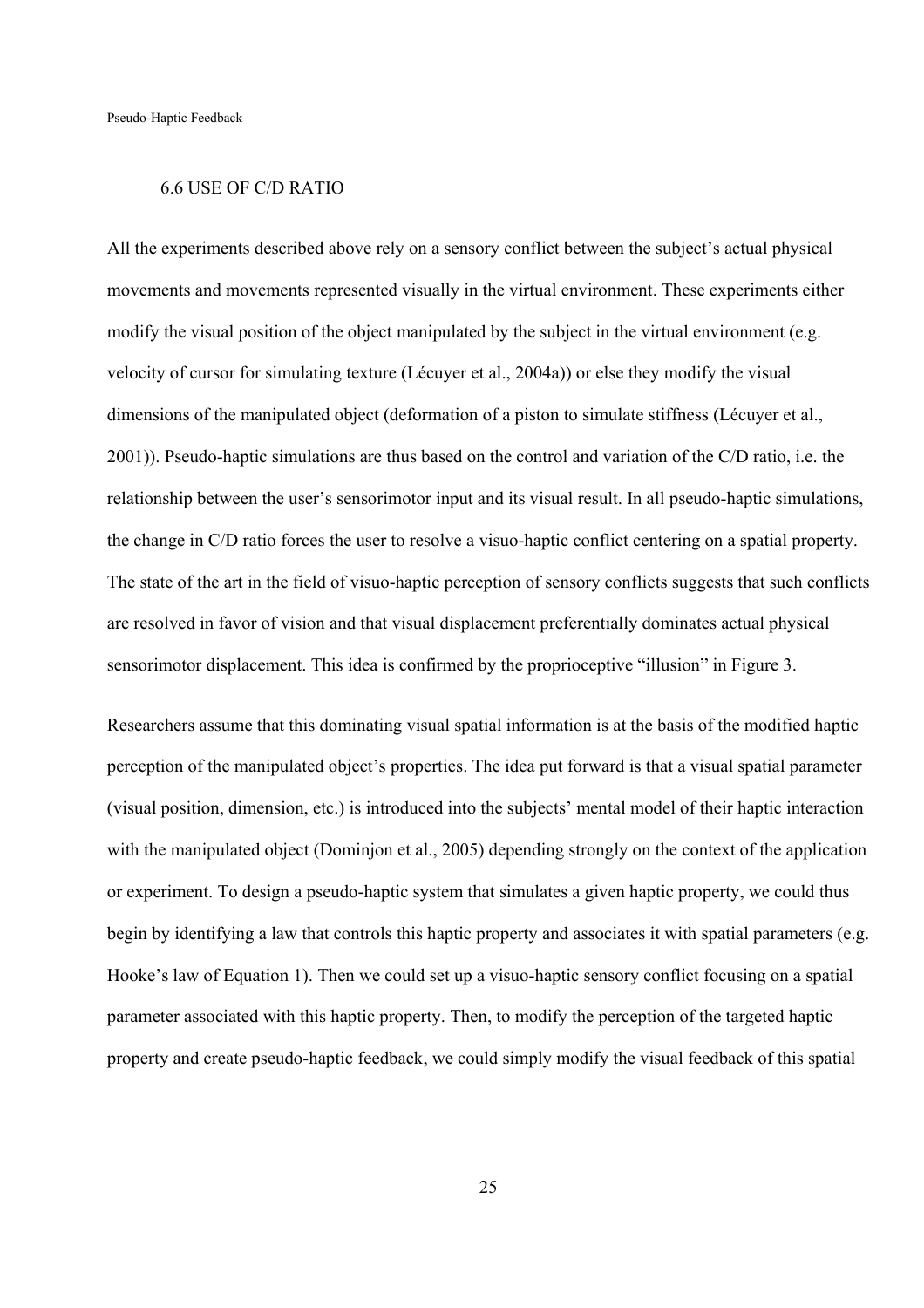parameter. Nevertheless, future work is also necessary to investigate the feasibility and efficiency of this method and the importance of the context of the application.

## 7. CONCLUSION

Pseudo-haptic feedback is a simple way of simulating haptic sensations without using expensive haptic interfaces. Pseudo-haptic feedback corresponds to an ingenious use of the perceptive properties of visuohaptic integration. Pseudo-haptic feedback relies on the combination of the user's sensorimotor actions in the simulation (for example, via a completely passive input interface) with the environment's visual feedback. Visual feedback is used as disrupting feedback, which generates effects similar to haptic illusions.

It has been demonstrated that pseudo-haptic feedback can be efficiently used to simulate sensations and multiple haptic properties, such as the stiffness of a virtual spring, the texture of an image or the mass of a virtual object. Today, pseudo-haptic feedback is implemented in different virtual reality applications, such as the VTT virtual environment for vocational training in operating milling machines, or a medical simulator for training in loco-regional anesthesia procedures.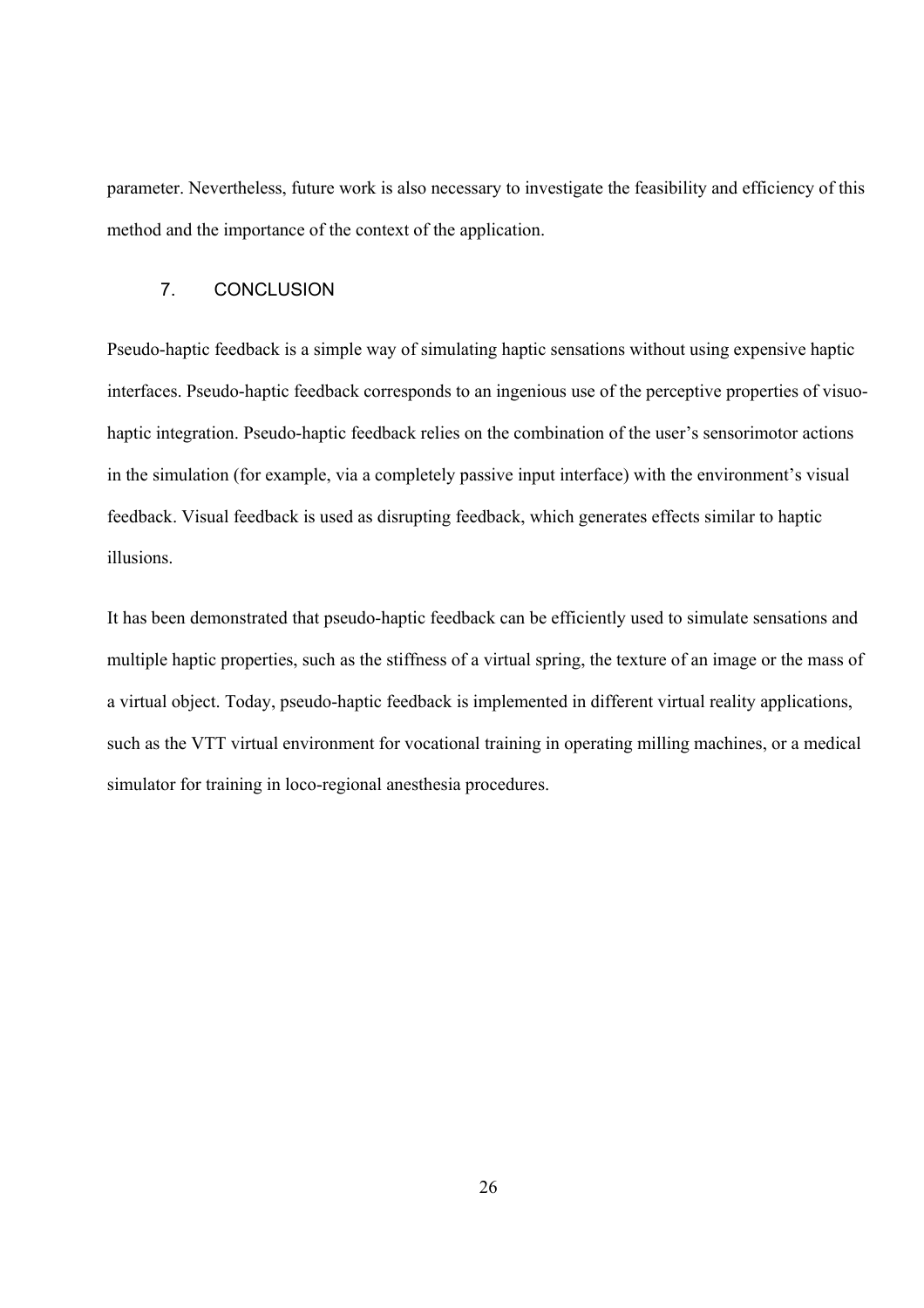#### **REFERENCES**

(http1) http: //www.inria.fr/tactiles

(Bach-y-Rita et al., 1987) Bach-y-Rita, P., Webster, J.G., Thompkins, W.J., & Crabb, T. (1987). Sensory Substitution for Space Gloves and for Space Robots. Proceedings of the Workshop on Space Telerobotics, 2: 51-57.

(Basdogan et al., 1997) Basdogan, C., Ho, C.H., & Srinivasan, M.A. (1997). A ray-based haptic rendering technique for displaying shape and texture of 3D objects in virtual environments. Proceedings of ASME Dynamic Systems and Control Division, DSC-Vol. 61, 77-84.

(Berthoz, 1998) Berthoz, A. (1998). Le sens du mouvement. Odile Jacob, Paris.

(Bibin et al., 2008) Bibin, L., Lécuyer, A., Delbos, A., Burkhardt, J.M., & Bonnet, M., (2008). SAILOR: A 3D Simulator for Loco-Regional Anaesthesia Based on Desktop Virtual Reality and Pseudo-Haptic Feedback, Proceedings of ACM Symposium on Virtual Reality Software and Technology, in press.

(Biocca et al., 2001) Biocca, F., Kim, J., & Choi, Y. (2001). Visual Touch in Virtual Environments: An Exploratory Study of Presence, Multimodal Interfaces, and Cross-Modal Sensory Illusions. Presence: Teleoperators and Virtual Environments, 10(3): 247-265.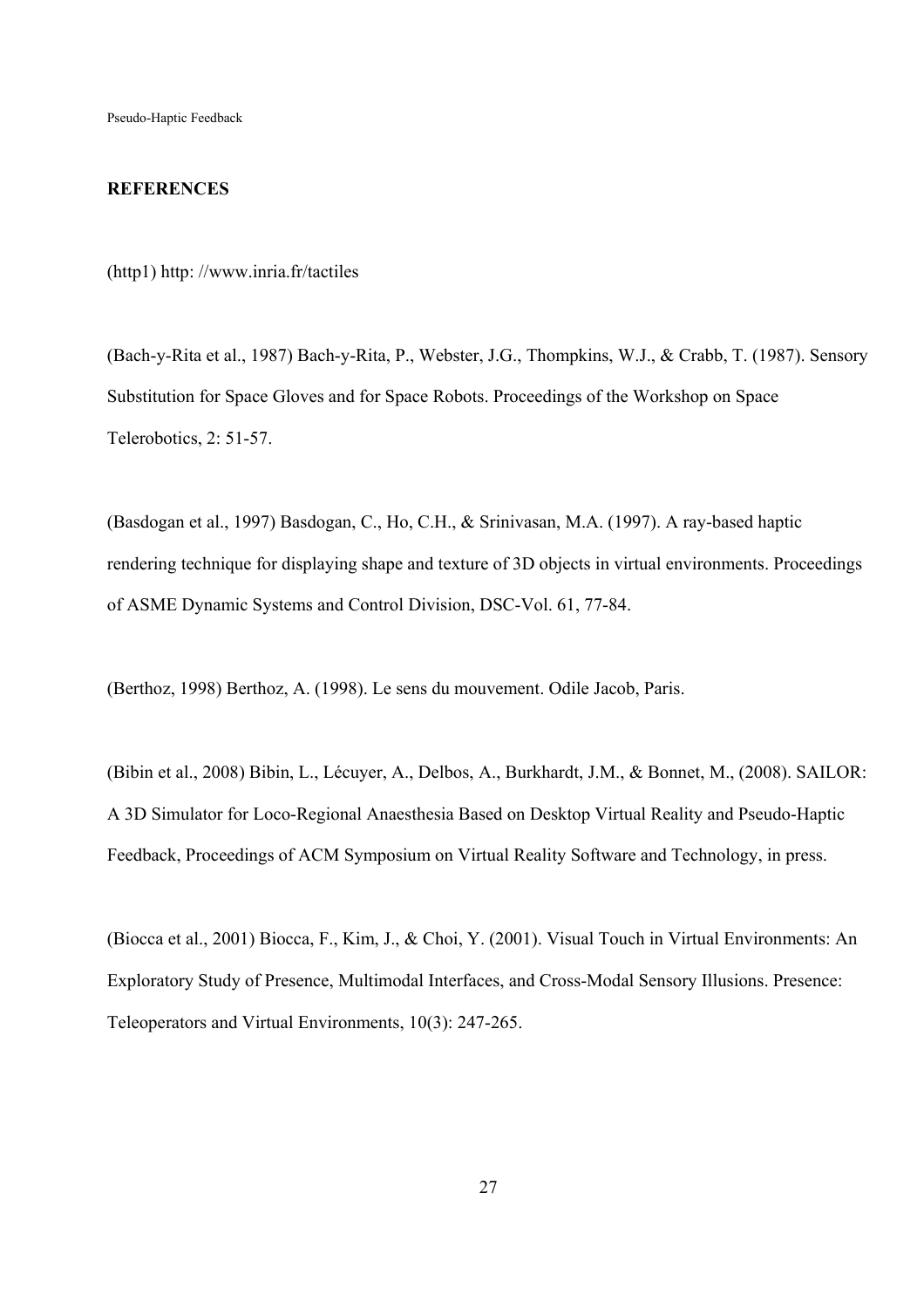(Congedo et al., 2006) Congedo, M., Lécuyer, A., & Gentaz, E. (2006). The Influence of Spatial Delocation on Perceptual Integration of Vision and Touch, Presence: Teleoperators and Virtual Environments, 15(3): 353-357.

(Cornilleau-Pérès & Droulez, 1993) Cornilleau-Pérès, V., & Droulez, J. (1993). Application of the Coherence Scheme to the Multisensory Fusion Problem. Multisensory Control Movement, A. Berthoz (Ed), Oxford University Press.

(Crison et al., 2004) Crison, F., Lécuyer, A., Savary, A., Mellet-D'Huart, D., Burkhardt, J.M., & Dautin, J. (2004). The use of haptic and pseudo-haptic feedback for the technical training of milling. Proceedings of the EuroHaptics Conference.

(Crison et al., 2005) Crison, F., Lécuyer, A., Mellet-D'Huart, D., Burkhardt, J.M., Michel, G., & Dautin, J. (2005). Virtual technical trainer: Training to use milling machines with multi-sensory feedback in virtual reality. Proceedings of the IEEE International Conference on Virtual Reality.

(Day, 1990) Day, R. (1990). The bourdon illusion in haptic space. Perception and Psychophysics, 47: 400-404.

(Dominjon et al., 2005) Dominjon, L., Lécuyer, A., Burkhardt, J.M., Richard, P., & Richir, S. (2005). Influence of control/display ratio on perception of mass of manipulated objects in virtual environments. Proceedings of the IEEE International Conference on Virtual Reality.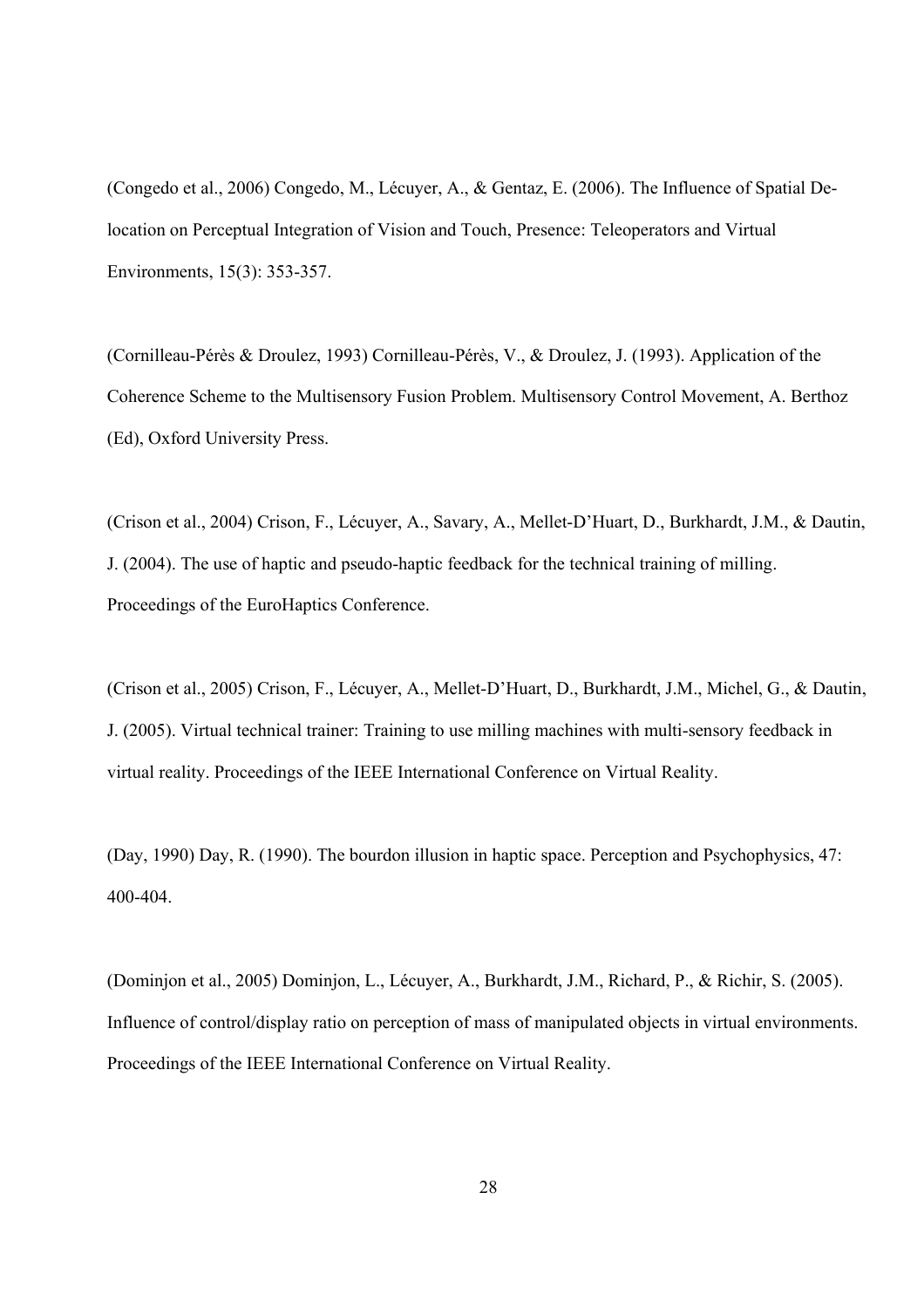(Ellis & Lederman, 1993) Ellis, R., & Lederman, S. (1993). The role of haptic versus visual volume cues in the size-weight illusion. Perception and Psychophysics, 53(3): 315– 324.

(Ernst & Banks, 2002) Ernst, M., & Banks, M. (2002). Humans integrate visual and haptic information in a statistically optimal fashion. Nature, 415: 429-433.

(Ghahramani et al., 1997) Ghahramani, Z., Wolpert, D., & Jordan, M. (1997). Computational Models of Sensorimotor Integration. Self-Organization. Computational Maps and Motor Control, P.G. Morasso and V. Sanguineti (Eds), Amsterdam.

(Goldstein, 1999) Goldstein, E. (1999). Sensation and Perception, Brooks/Cole, US.

(Guest & Spence, 2003) Guest, S., & Spence, C. (2003). Tactile dominance in speeded discrimination of textures. Experimental Brain Research, 150: 201-207.

(Hatwell et al., 2003) Hatwell, Y., Streri, A., & Gentaz, E. (2003). Touching for knowing. John Benjamins Publishing Company.

(Hinckley et al., 1994) Hinckley, K., Pausch, R., Goble, J., & Kassell, N. (1994). Passive realworld interface props for neurosurgical visualization. Proceedings of the ACM CHI Conference on Human Factors in Computing Systems.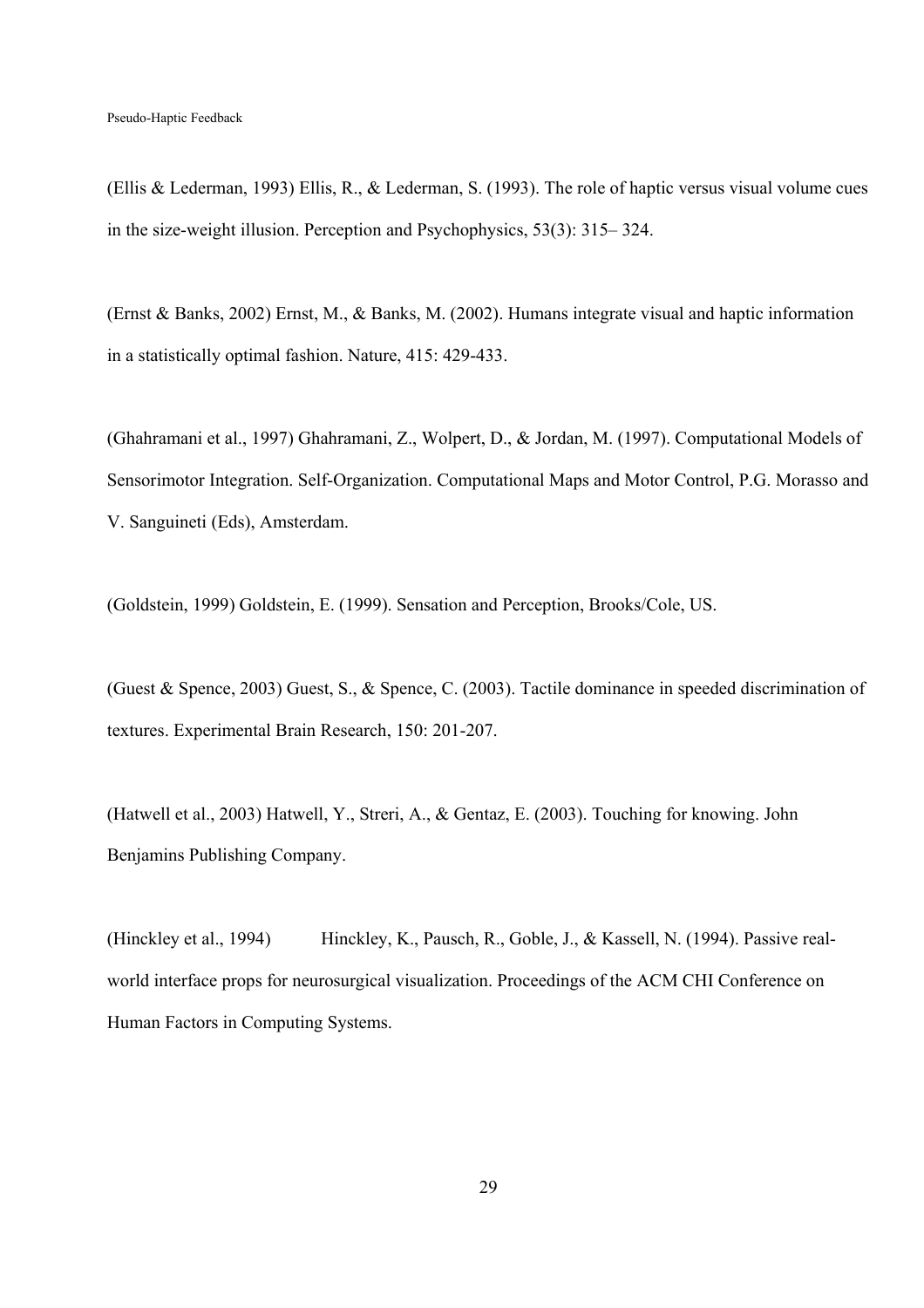(Lécuyer et al., 2000a) Lécuyer, A., Coquillart, S., & Coiffet, P. (2000). Simulating haptic information with haptic illusions in virtual environments. Proceedings of the NATO RTA/Human Factors and Medicine Panel Workshop.

(Lécuyer et al., 2000b) Lécuyer, A., Coquillart, S., Kheddar, A., Richard, P., & Coiffet, P. (2000). Pseudo-haptic feedback: Can isometric input devices simulate force feedback? Proceedings of the IEEE International Conference on Virtual Reality.

(Lécuyer, 2001) Lécuyer, A. (2001). Contribution to the Study of Haptic and Pseudo-Haptic Feedbacks and their Impact on Simulations of Assembly/Maintenance Operations in Aeronautics. PhD thesis, University of Paris XI-Orsay, France.

(Lécuyer et al., 2001) Lécuyer, A., Burkhardt, J.M., Coquillart, S., & Coiffet, P. (2001). Boundary of illusion: an experiment of sensory integration with a pseudo-haptic system. Proceedings of the IEEE International Conference on Virtual Reality.

(Lécuyer et al., 2004a) Lécuyer, A., Burkhardt, J.M., & Etienne, L. (2004). Feeling bumps and holes without a haptic interface: the perception of pseudo-haptic textures. Proceedings of the ACM CHI International Conference in Human Factors in Computing Systems.

(Lécuyer et al., 2004b) Lécuyer, A., Etienne, L., & Arnaldi, B. (2004). Modulation de curseur dans les données vidéo pour écran d'ordinateur. French Patent 0311302.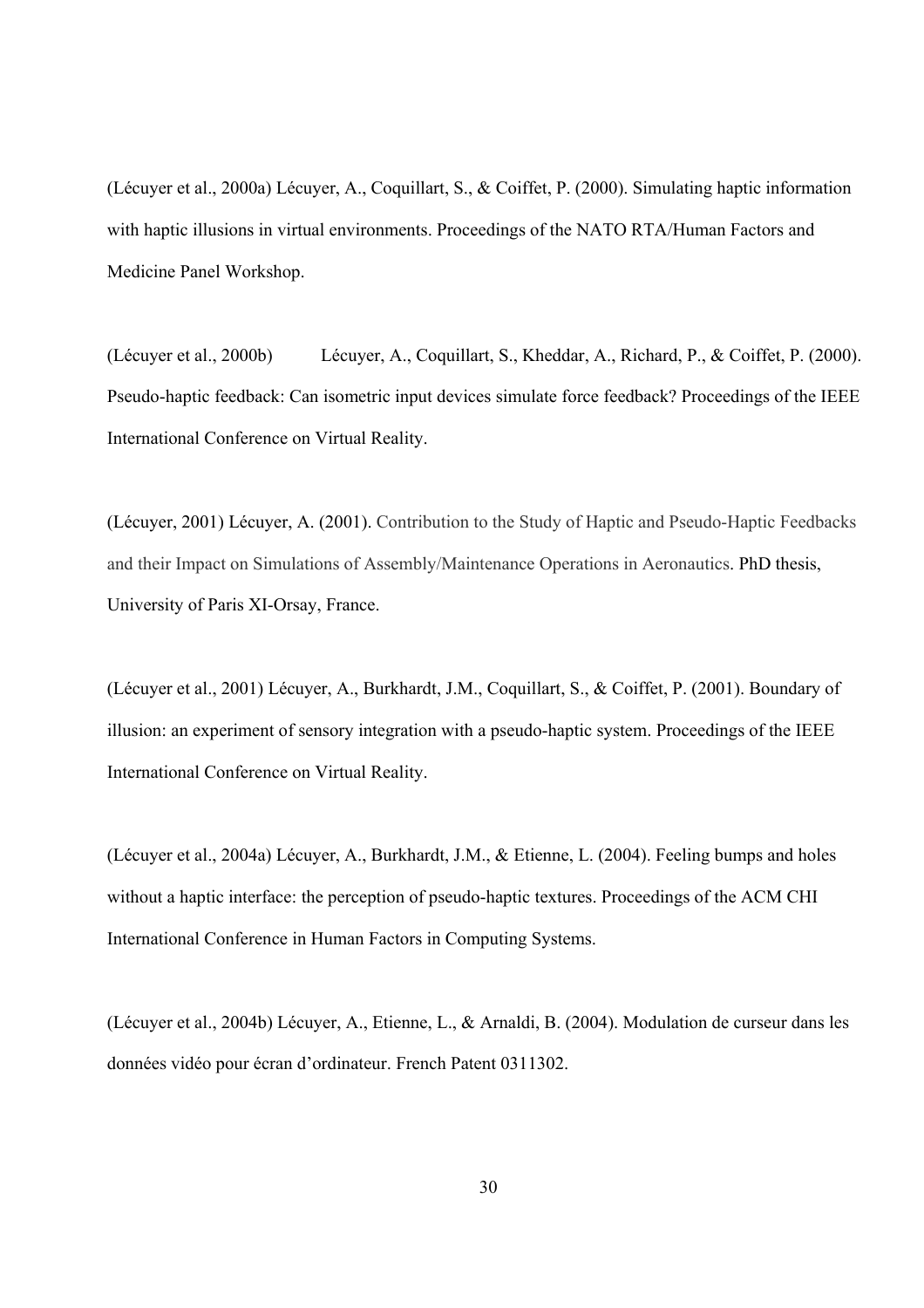(Lécuyer et al., 2008) Lécuyer, A., Burkhardt, J.M., & Tan, C.H. (2008) A Study of the Modification of the Speed and Size of the Cursor for Simulating Pseudo-Haptic Bumps and Holes", ACM Transactions on Applied Perception (ACM TAP) in press.

(Mandryk et al., 2005) Mandryk, R.L., Rodgers, M.E., & Inkpen, K.M. (2005). Sticky Widgets: Pseudohaptic Widget Enhancements for Multi-Monitor Displays. Proceedings of the ACM CHI International Conference in Human Factors in Computing Systems.

(Nino, 1998) Nino, J. (1998). La science des illusions. Odile Jacob, Paris.

(Paljic et al., 2004) Paljic, A., Burkhardt, J.M., & Coquillart, S. (2004). Evaluation of pseudo-haptic feedback for simulating torque: A comparison between isometric and elastic input devices. Proceedings of the International Symposium on Haptic Interfaces for Virtual Environment and Teleoperator Systems.

(Pusch et al., 2008) Pusch, A., Martin, O., & Coquillart, S. HEMP – Hand-Displacement-Based Pseudo-Haptics: A Study of a Force Field Application. Proceedings of IEEE Symposium on 3D User Interfaces Reno, USA, 2008

 (Robles-De-La-Torre & Hayward, 2001) Robles-De-La-Torre, G., & Hayward, V. (2001). Force can overcome object geometry in the perception of shape through active touch. Nature, 412: 445–448.

(Rock & Victor, 1964) Rock, I., & Victor, J. (1964). Vision and touch: An experimentally created conflict between the two senses. Science, 143: 594–596.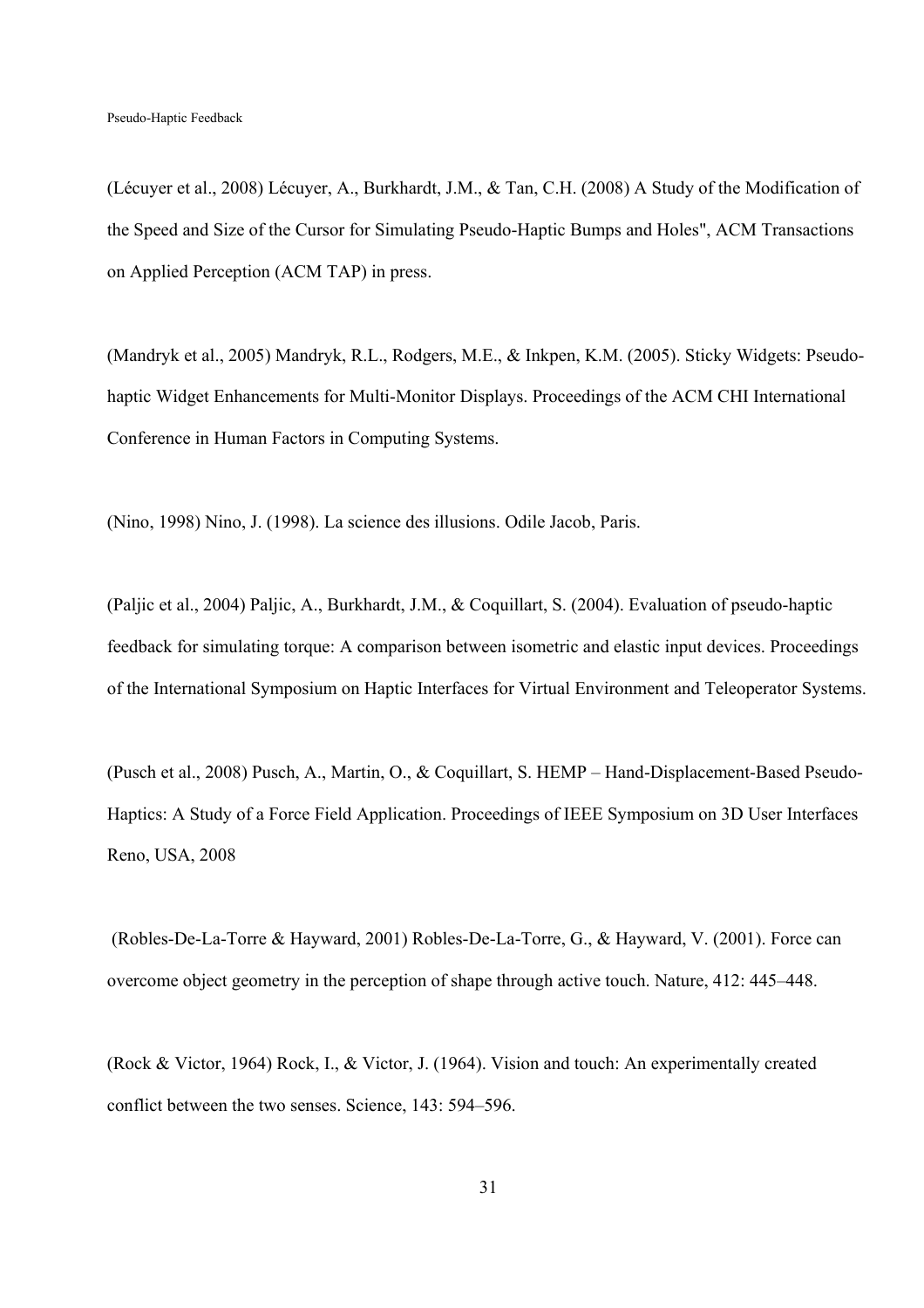(Rodgers, 2005) Rodgers, M. (2005). Smart Sticky Widgets: A Pseudo-Haptic Approach for Multi-Monitor Display. PhD Thesis, Dalhousie University, Canada, August 16.

(Schoor et al., 2008) Schoor, W., Bollenbeck, F., Hofmann, M., Mecke, R., Seiffert, U., & Preim, B. (2008). Automatic Zoom and Pseudo Haptics to Support Semiautomatic Segmentation Tasks. Proceedings of International Conference in Central Europe on Computer Graphics Visualization and Computer Vision.

(Srinivasan et al., 1996) Srinivasan, M.A., Beauregard, G.L., & Brock, D.L. (1996). The Impact of Visual Information on Haptic Perception of Stiffness in Virtual Environments. Proceedings of ASME Winter Annual Meeting.

(Zhai, 1995) Zhai, S. (1995). Human Performance in Six Degree of Freedom Input Control. PhD Thesis, University of Toronto, Canada.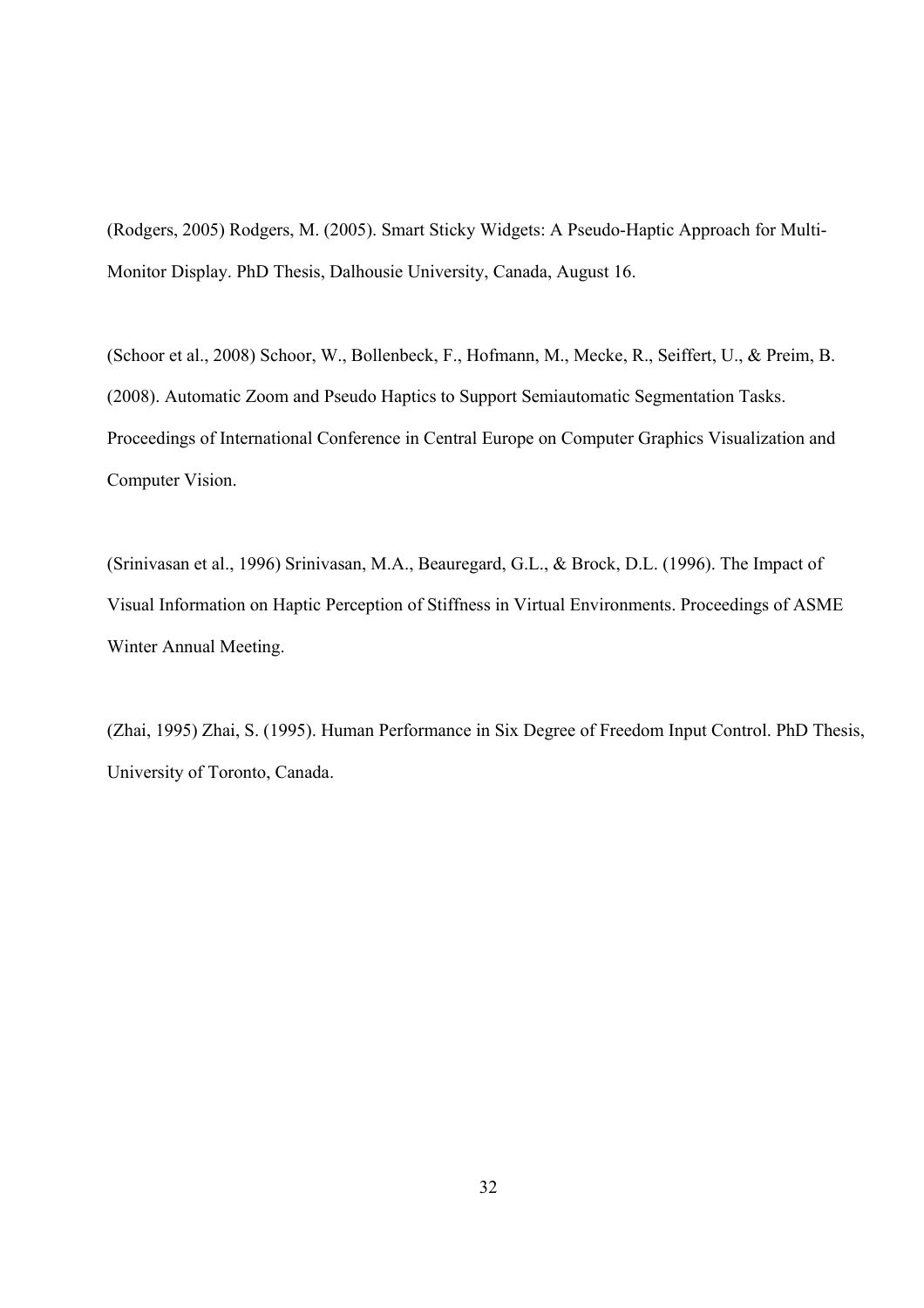## *List of Figures*

*All figures to be published in one-column size.*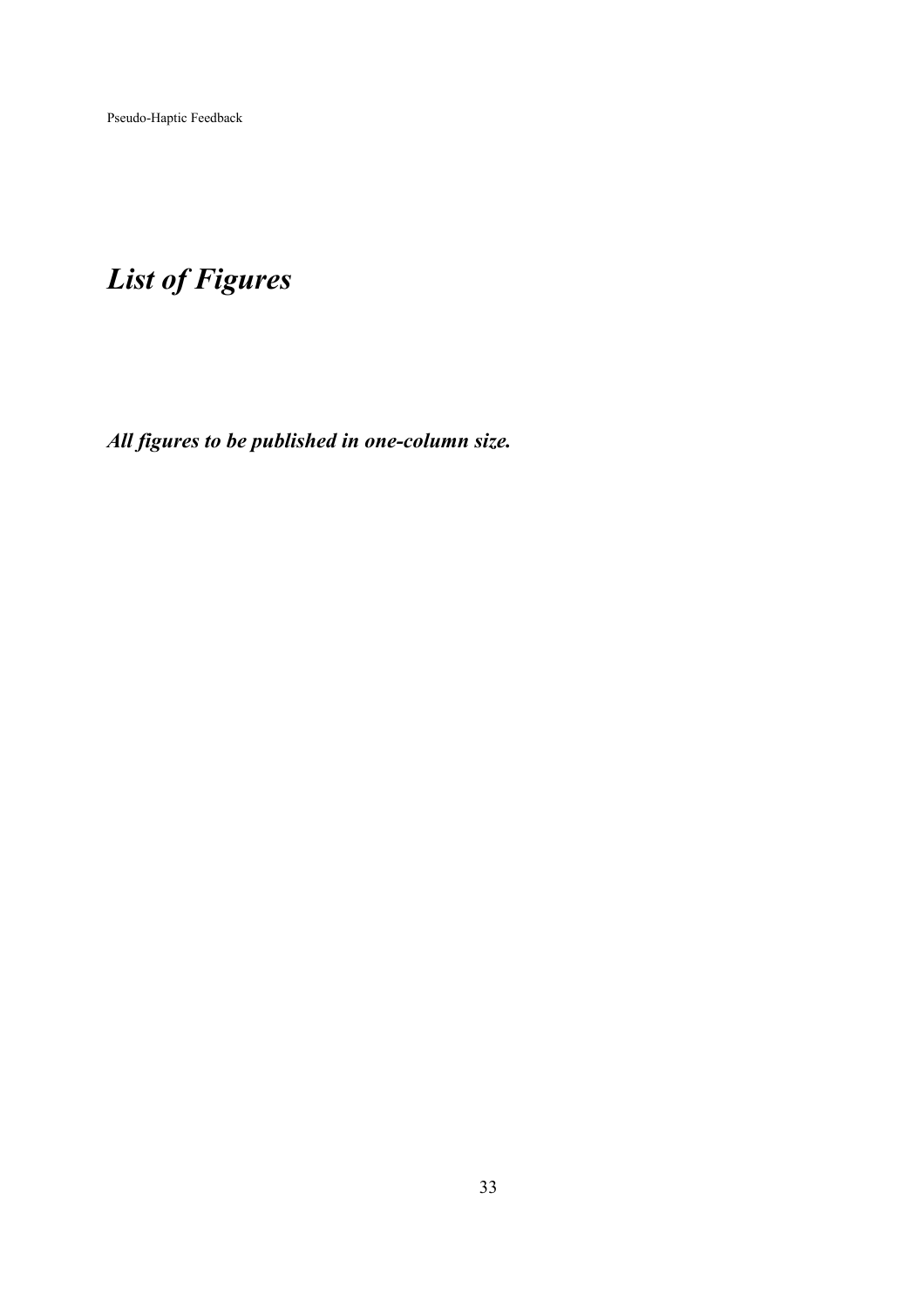

**Figure 1: Pseudo-haptic simulation of friction: a cube moved by the user with a Spaceball crosses a grey area and is decelerated.**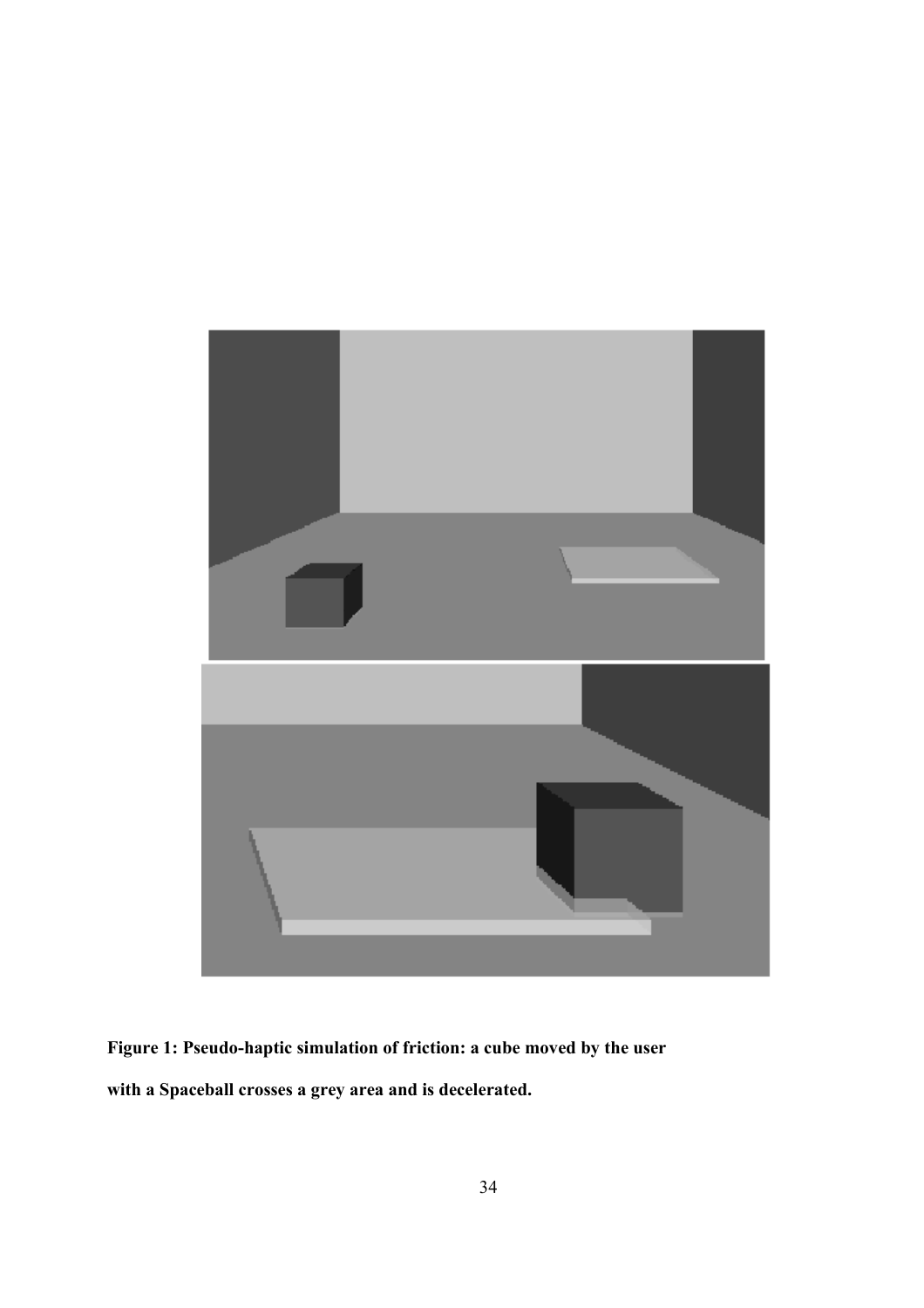

**Figure 2: Pseudo-haptic simulation of the stiffness of a virtual piston using a Spaceball.**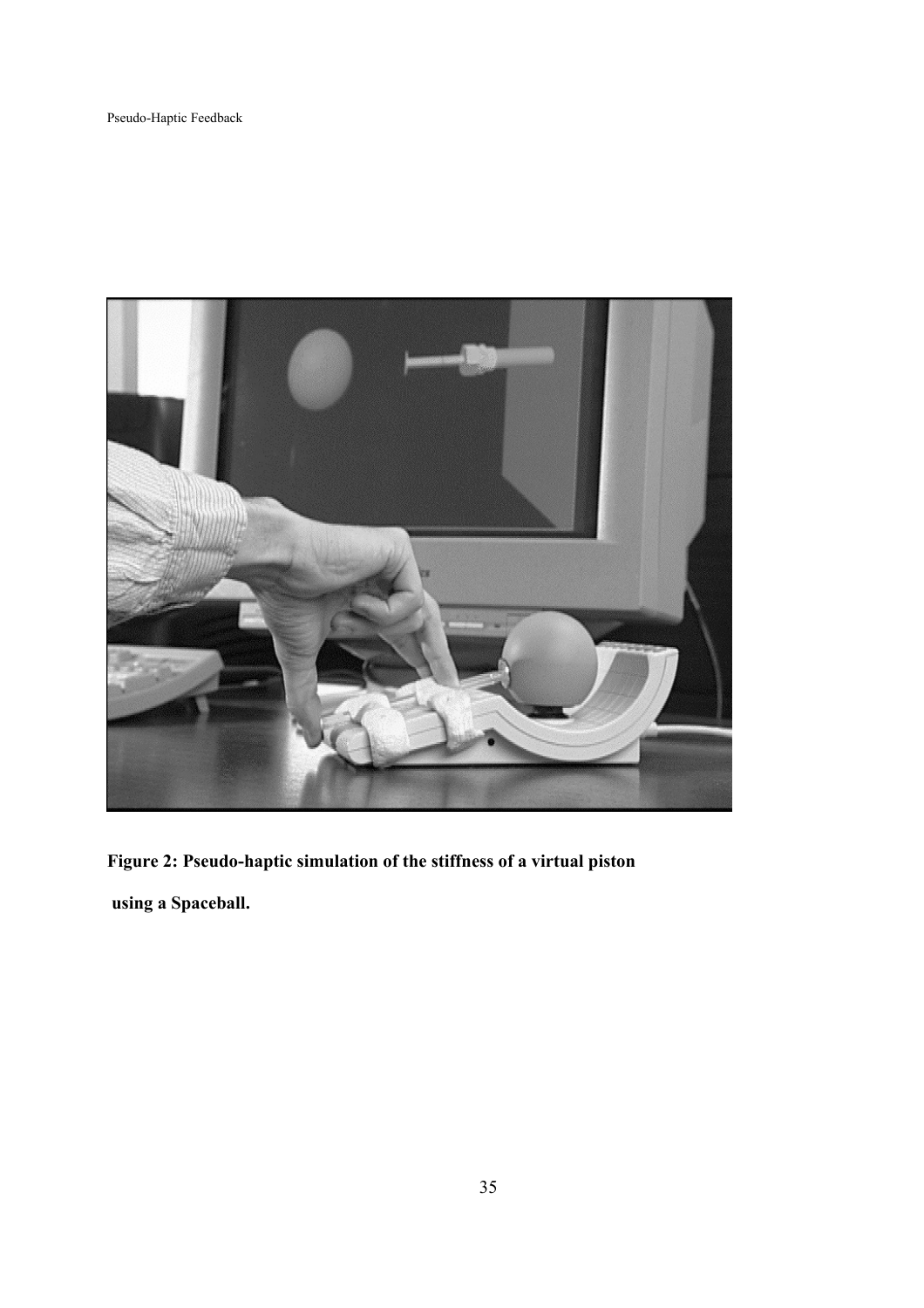

**Figure 3: Pseudo-haptic simulation of stiffness: Haptic illusion** 

**concerning the displacement of the user's thumb.**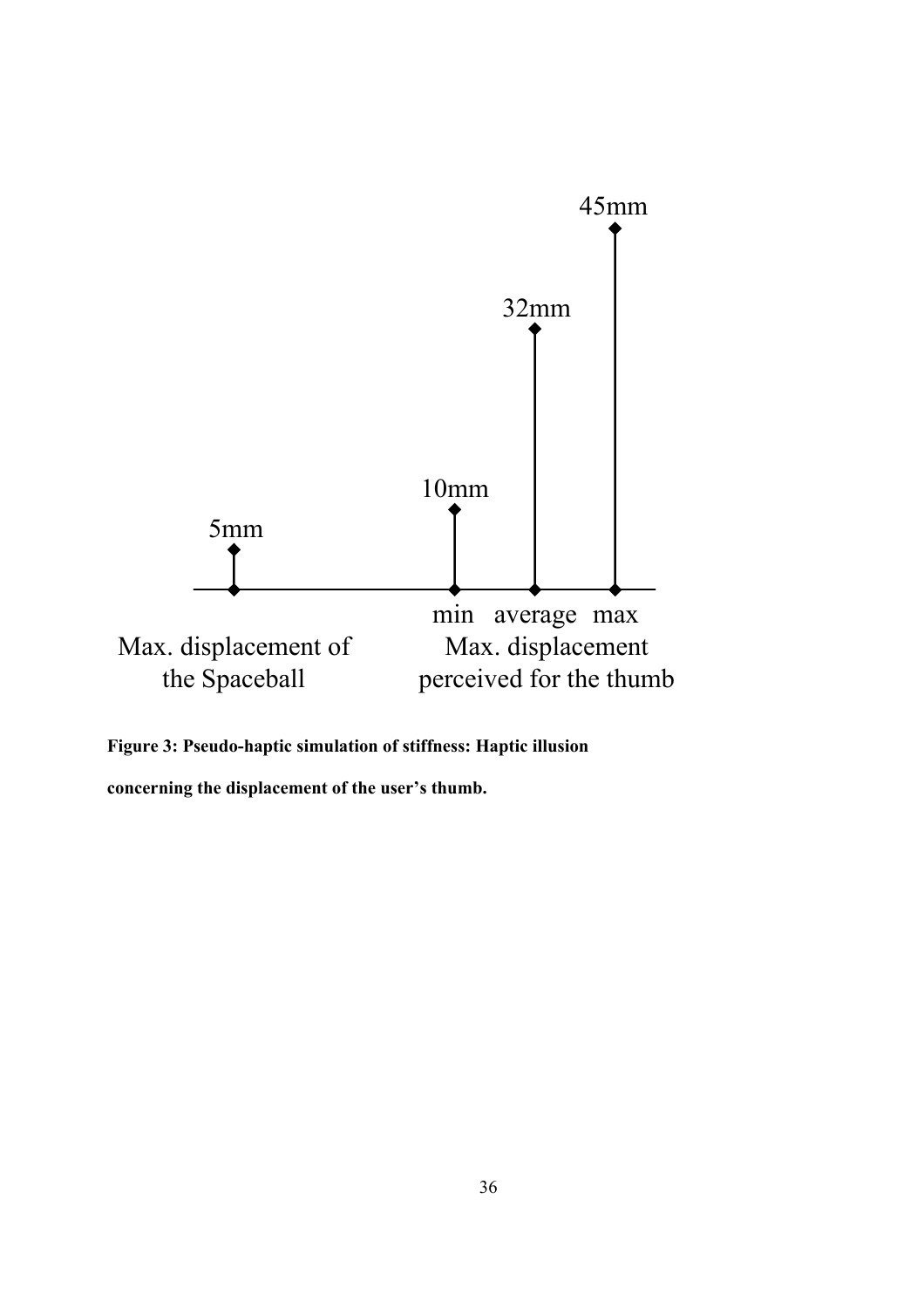

**Figure 4: Experimental setup used by Dominjon et al. (Dominjon et al., 2005).**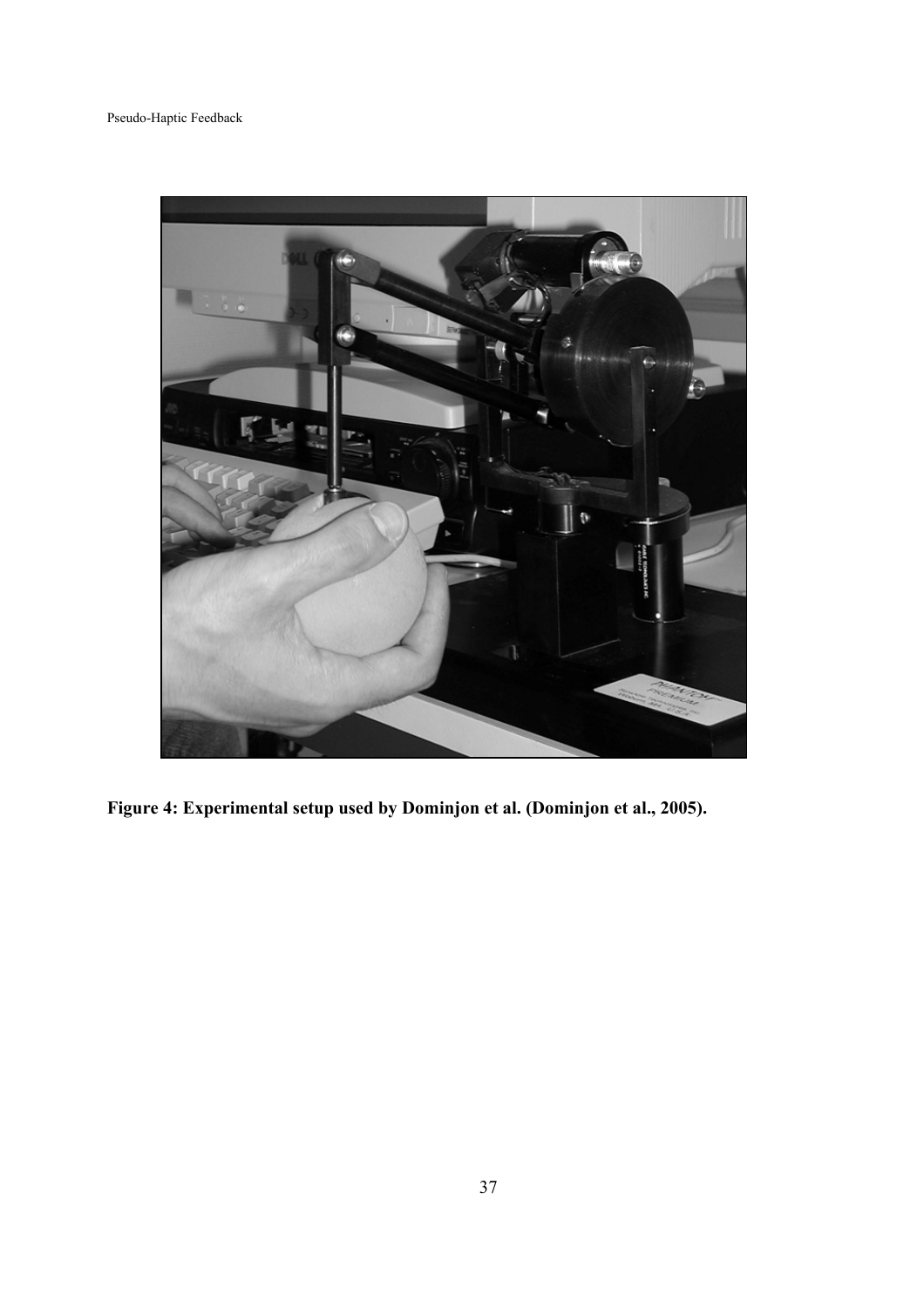

**Figure 5: A cursor moving over a pseudo-haptic bump. First, the cursor slows down (until it reaches the top of the bump) and then it speeds up.**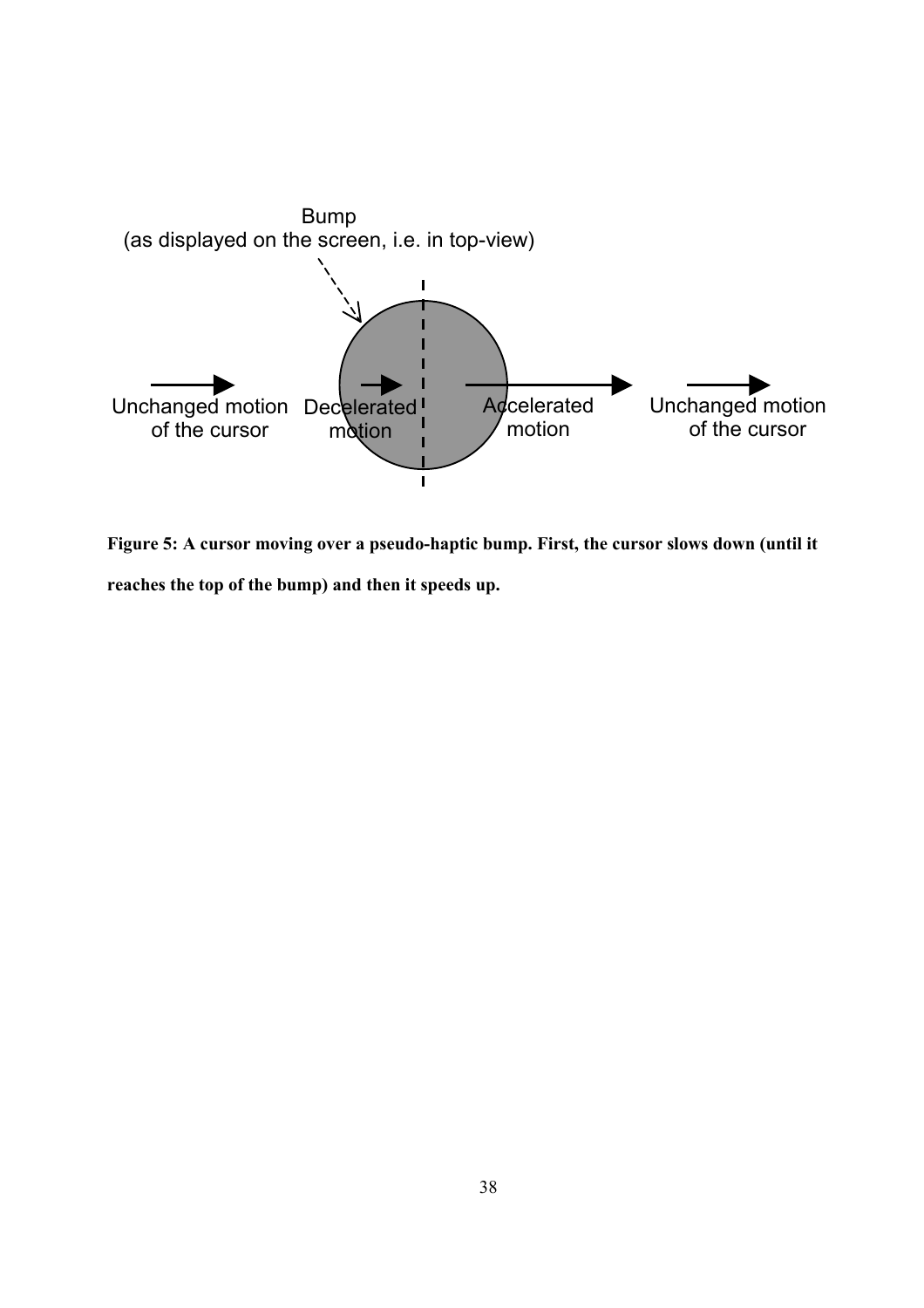

**Figure 6: Experiment conducted in (Lécuyer et al., 2004a): subjects are asked to identify the surface (bump, hole or flat surface) hidden beneath the white cache.**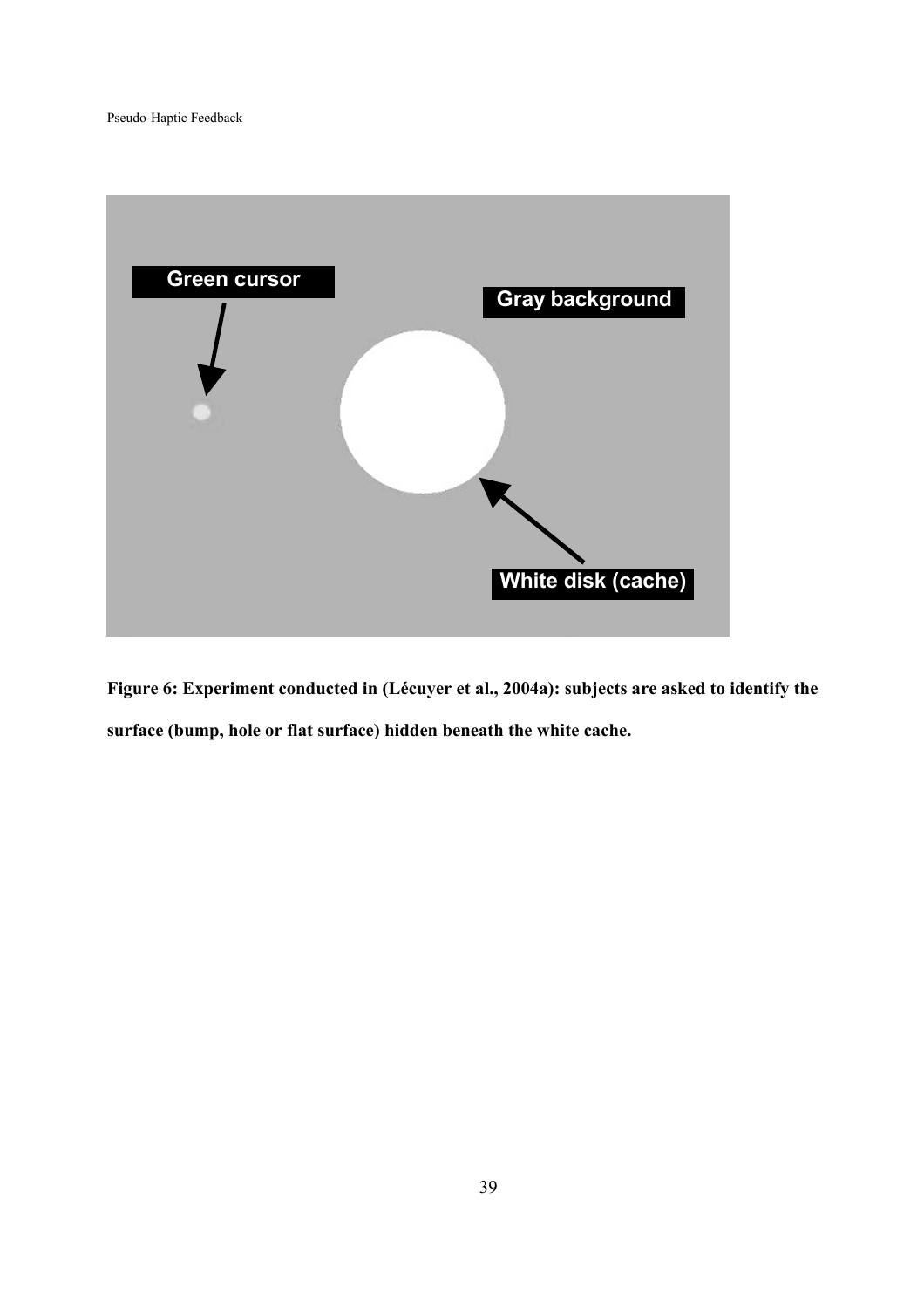

**Figure 7: (a) Visual feedback of the Virtual Technical Trainer (VTT); (b) Pseudo-haptic feedback in VTT using a SpaceMouse.**